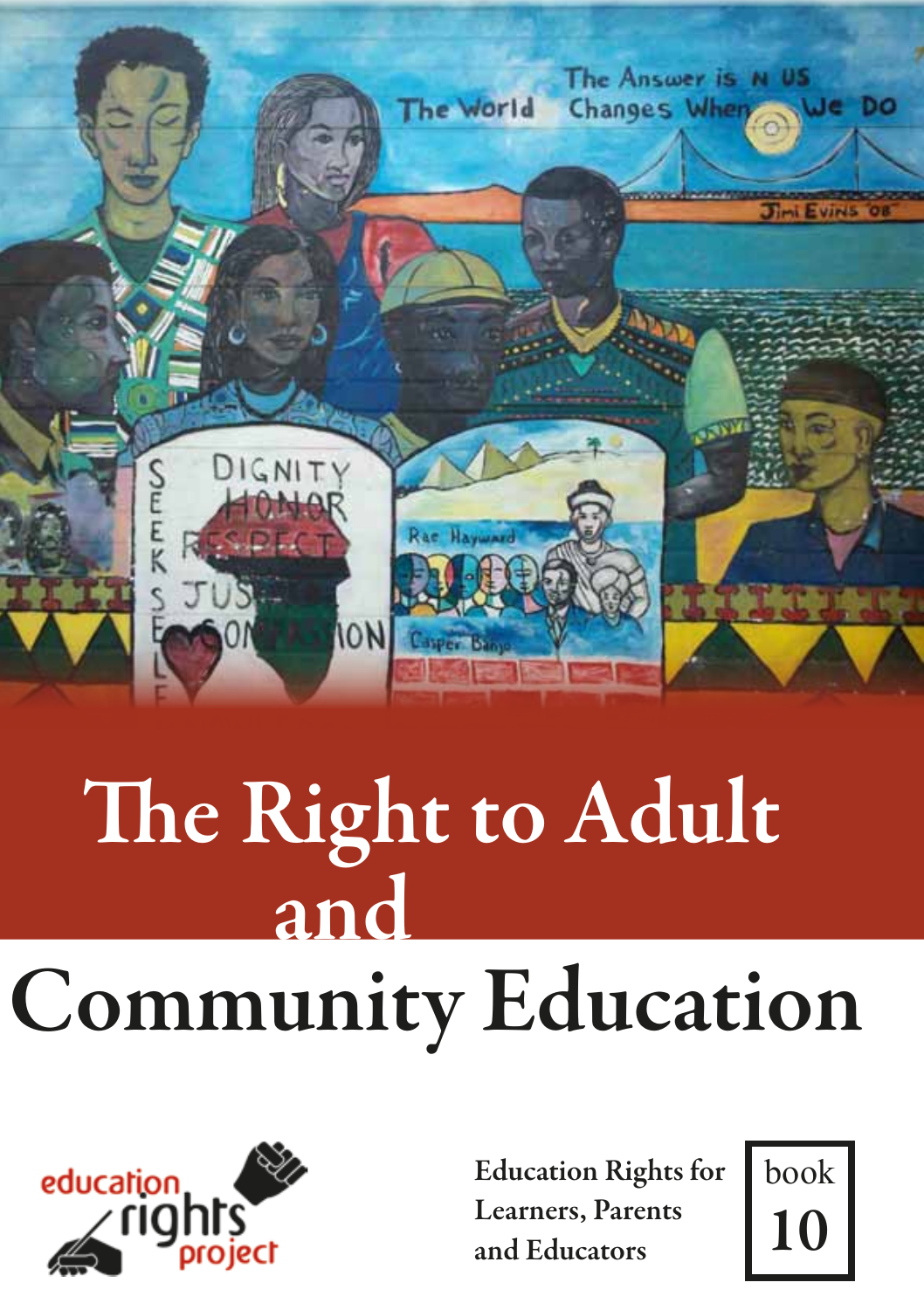## **The Right to Adult and Community Education**

by Britt Baatjes and Ivor Baatjes

Edited by Salim Vally

*Cover image: Jim Evins 2008*

*This page: Education is the Key to Knowledge, mural at the University of Lodz, Poland*

*Layout & design: nicolas.red@gmail.com*



Reading the word and the world Changing the text and the context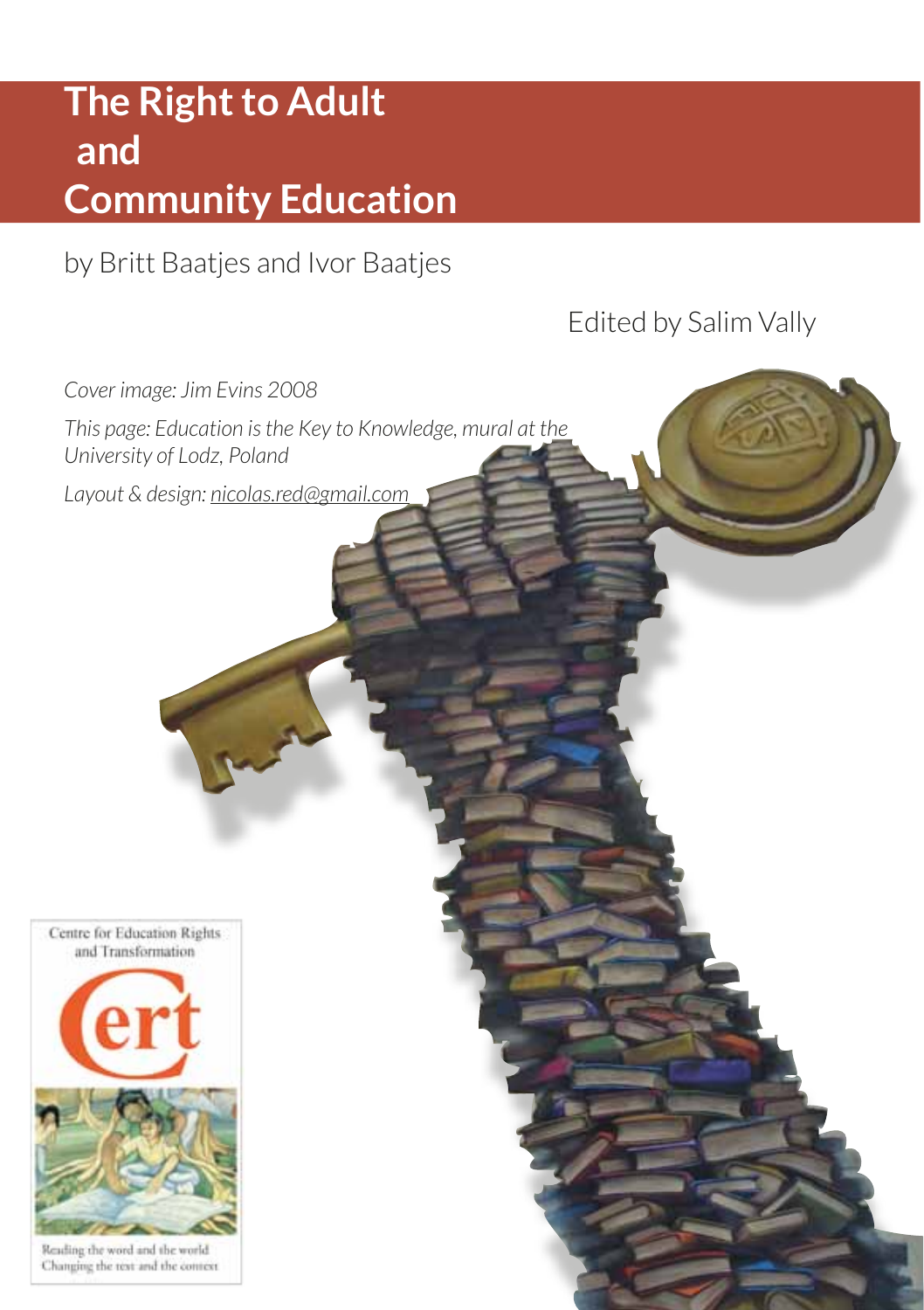## The struggle for quality public education continues!

## **How to contact us:**

**The Centre for Education Rights and Transformation (CERT)**

Cottage 8, Research Village, Bunting Road Campus University of Johannesburg, Auckland Park, 2006

Tel: +27 11 559 1148 Fax: +27 11 559 1128 Email: charlenes@uj.ac.za Visit our website: erpbooklets.wix.com/edu4all



Centre for Education Rights and Transformation

These booklets are dedicated to the millions of young people who are brutalised by the socio-economic and socio-cultural cruelties of life. Unfortunately, young people are also brutalised by those who are meant to provide healing in our country, at home and in school.

These booklets are also dedicated to those educators in formal and informal institutions, and organic intellectuals in social movements and unions, who see their own knowledge as a gift of trust from the people, who see the learning process as a mutual experience, who encourage the building of self-discipline and hard work through their own example, and whose greatest happiness comes from seeing those with whom they have been exploring and changing the world around them, go on to share the process with others.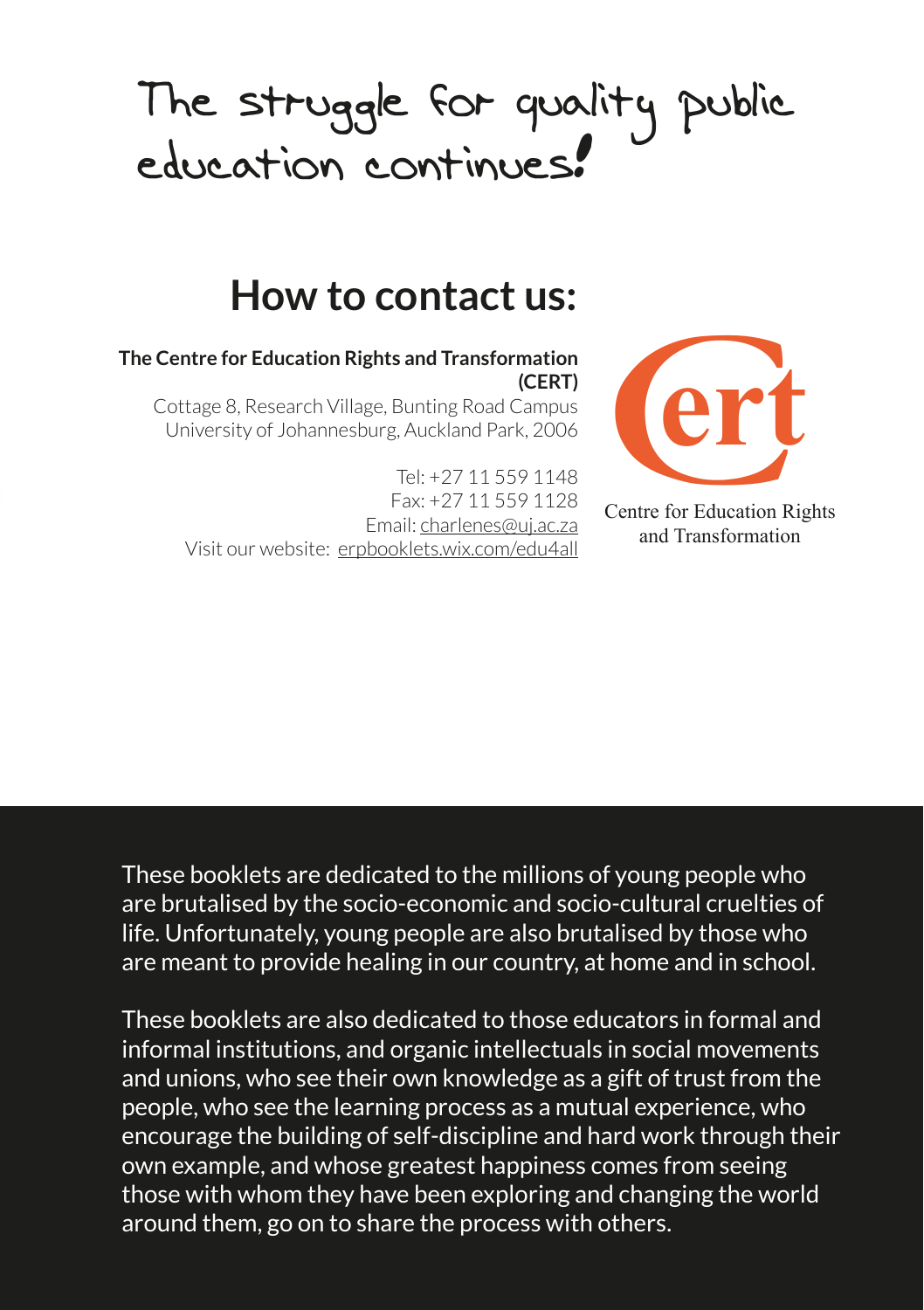### **ERP Booklets in This Series**

- 1 HIV/AIDS: The Rights of Learners and Educators
- 2 Sexual Violence: The Rights of Learners and Educators
- 3 The Education Rights of Refugees, Asylum Seekers and Migrants
- 4 Language Rights and Schools
- 5 Religion and Schools
- 6 Disability: The Rights of Learners
- 7 School Governing Bodies: Rights and Responsibilities
- 8 The Cost of Schooling: Your Rights
- 9 Admission Policy: Your Rights
- 10 The Right to Adult and Community Education
- 11 Corporal Punishment and Bullying: The Rights of Learners
- 12 Early Childhood Development and Education Rights
- 13 Racism and Education
- 14 School Nutrition and the Rights of Learners
- **15** Facilitating Literacy: A Handbook for Community-Based Literacy Workers
- 16. Sexual Orientation and Gender Identity Rights in Education
- 17 Environment and Education: Rights and Responsibilitiies
- 18 Children's Rights to Education in Hospital
- 19 Reading Clubs and Community Literacy



Reading the word and the world Changing the text and the context ROSA MRURG TUNG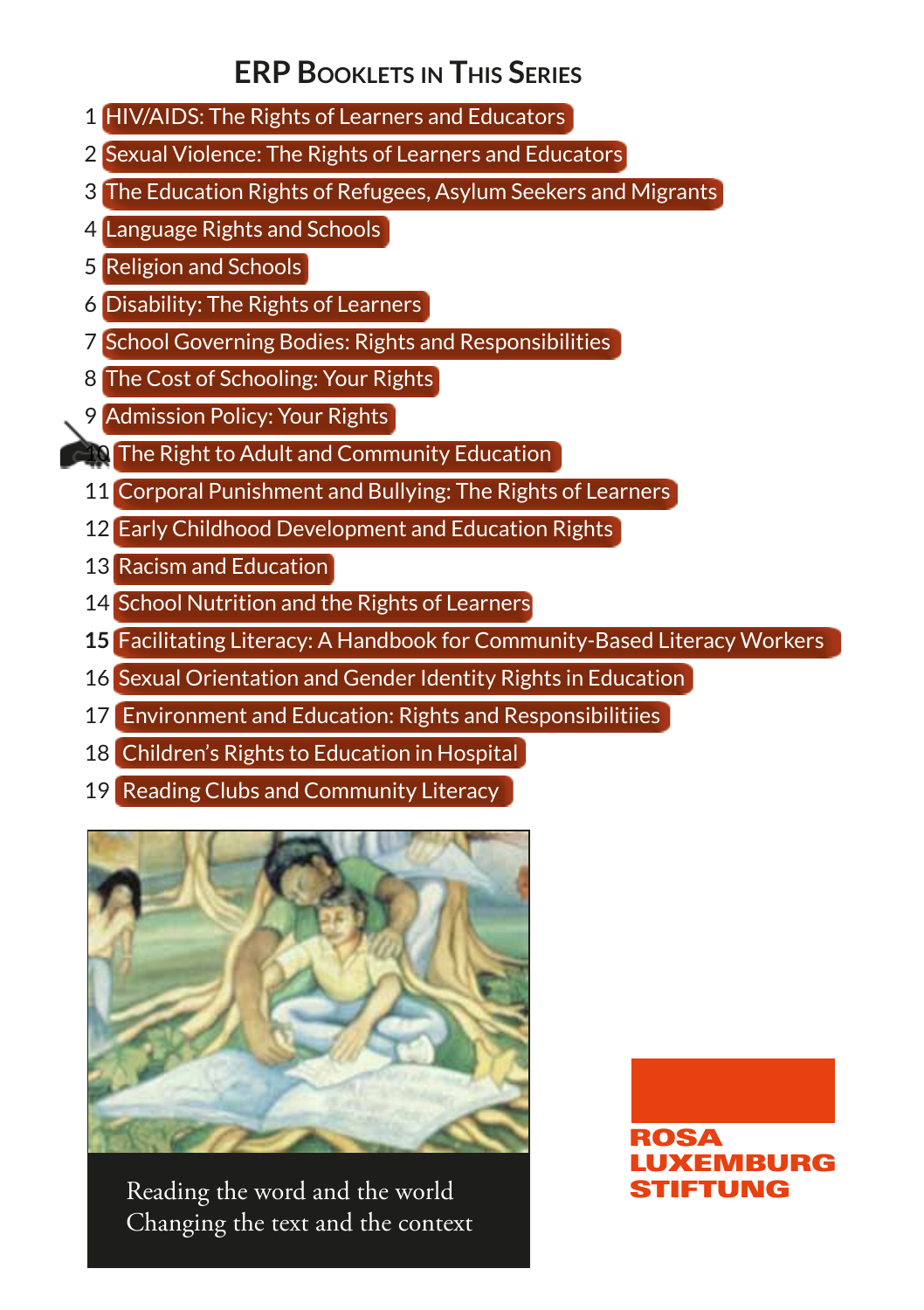## **Contents**

|                                                      | page           |
|------------------------------------------------------|----------------|
| Introduction                                         | $\overline{2}$ |
| <b>Policies and Legislation</b>                      | 4              |
| <b>What is Learning?</b>                             | 6              |
| <b>What is Adult Education?</b>                      | 8              |
| <b>Literacy and Adult Basic Education</b>            | 12             |
| A brief note on 'Community'                          | 15             |
| <b>What is Community Education?</b>                  | 16             |
| Why do we need Adult and Community Education?        | 17             |
| <b>Examples of Adult and Community Education</b>     | 21             |
| <b>Community Education and Training Centres</b>      | 25             |
| <b>Community Organising and Mobilisation</b>         | 27             |
| <b>Towards Quality Adult and Community Education</b> | 28             |
| <b>Useful Contacts</b>                               | 30             |
| <b>Useful Books</b>                                  | 32             |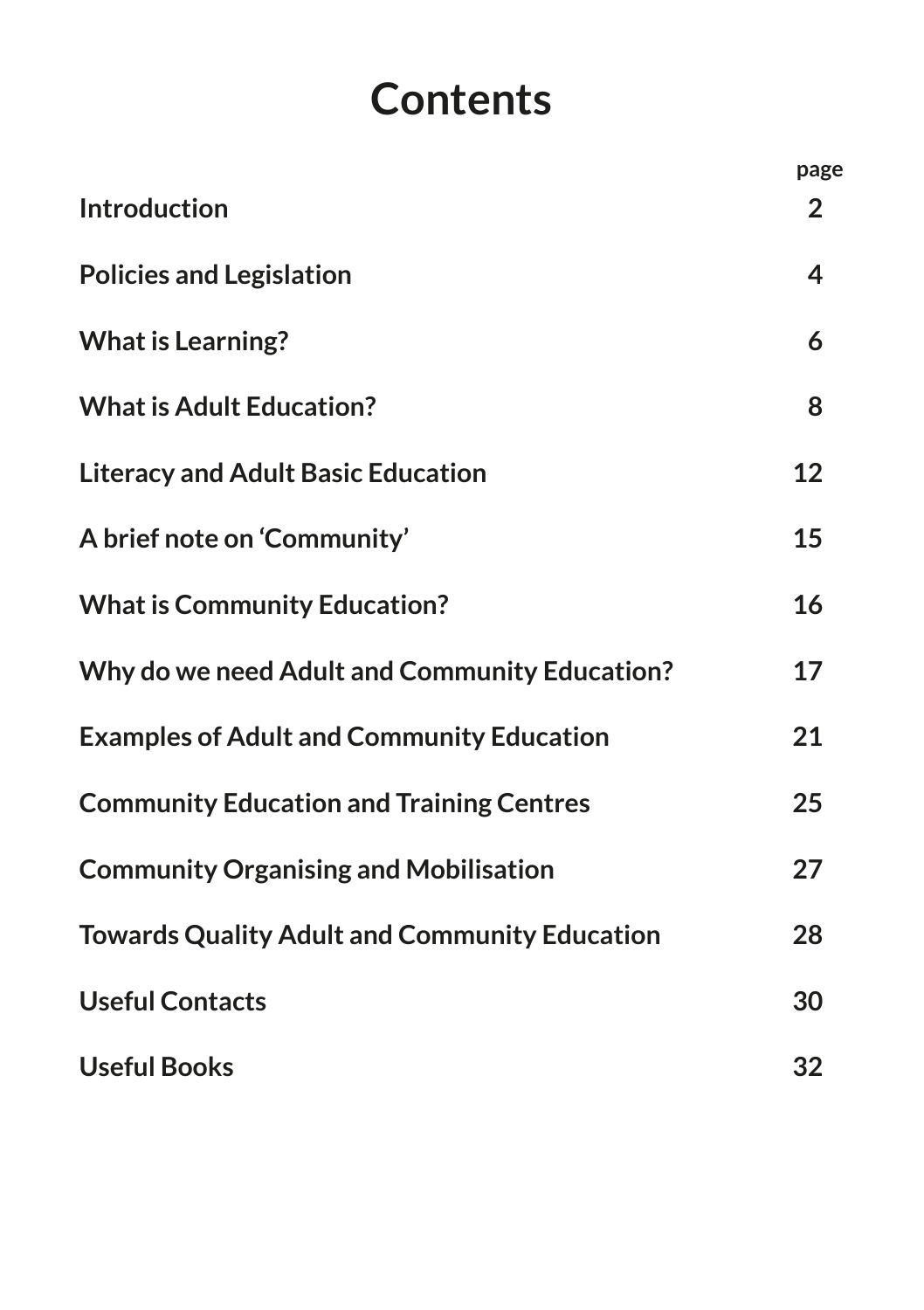## **Introduction**

South Africa has a long history and tradition of adult and community education outside of formal schooling. From the 1920s socialist organisations taught reading, writing and arithmetic as well as political education. In the 1940s there was a growth in 'Night Schools' for adults. When the National Party came into power in 1948 and imposed apartheid, teaching black people in other than a registered school became a crime. By the early 1960s, nearly all night schools had been closed.

Despite this represssion by the apartheid government, literacy groups and community education started again in the 1970s. The Black Consciousness Movement and organisations linked to progressive faith-based groups and liberation theology were very involved in community and adult education. They were influenced by writings such as *The Pedagogy of the Oppressed* by the Brazilian educator Paulo Freire. Non-governmental groups such as Learn and Teach and the SACHED TRUST promoted community education. In the 80s the People's Education Movement and the newly established trade unions also played a role in community and workers' education.

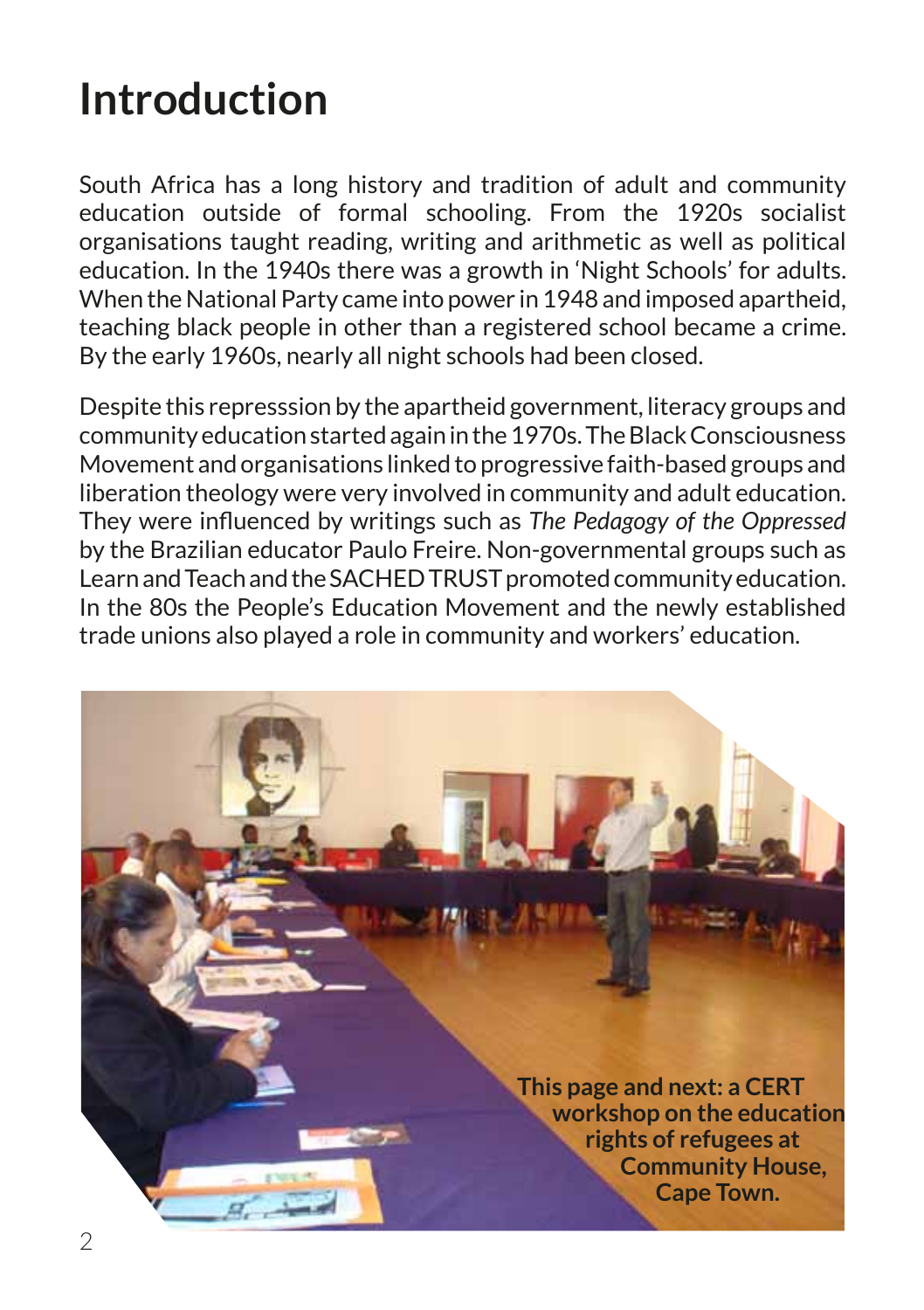

The years 1990 to 1994, also seen as the transition from apartheid to democracy, saw strong debate around adult literacy in preparation for the work facing the new government. In 1991 a task team of the National Education Policy Investigation (NEPI) undertook a review of adult literacy work. The research found strong support (particularly from COSATU, the ANC and organised business) for the development of a State-led Adult Basic Education and Training (ABET) system linked to the development of human resources. ABET replaced the term 'literacy' and it became largely formalised within the National Qualifications Framework (NQF) with its assortment of unit standards, outcomes and assessment criteria.

Now, nearly 20 years into democracy, the State's ABET programme is still unable to attract most adults who would be considered 'illiterate' reflected in the poor participation rate of less than 1%. This is the case even though the Constitution recognises the right to adult basic education. Millions of South African adults remain unable to read or write. Since the implementation of ABET, numerous scholars have pointed to the failure of the State to properly deliver in a manner which respects, protects, promotes and fulfills the right to adult basic education.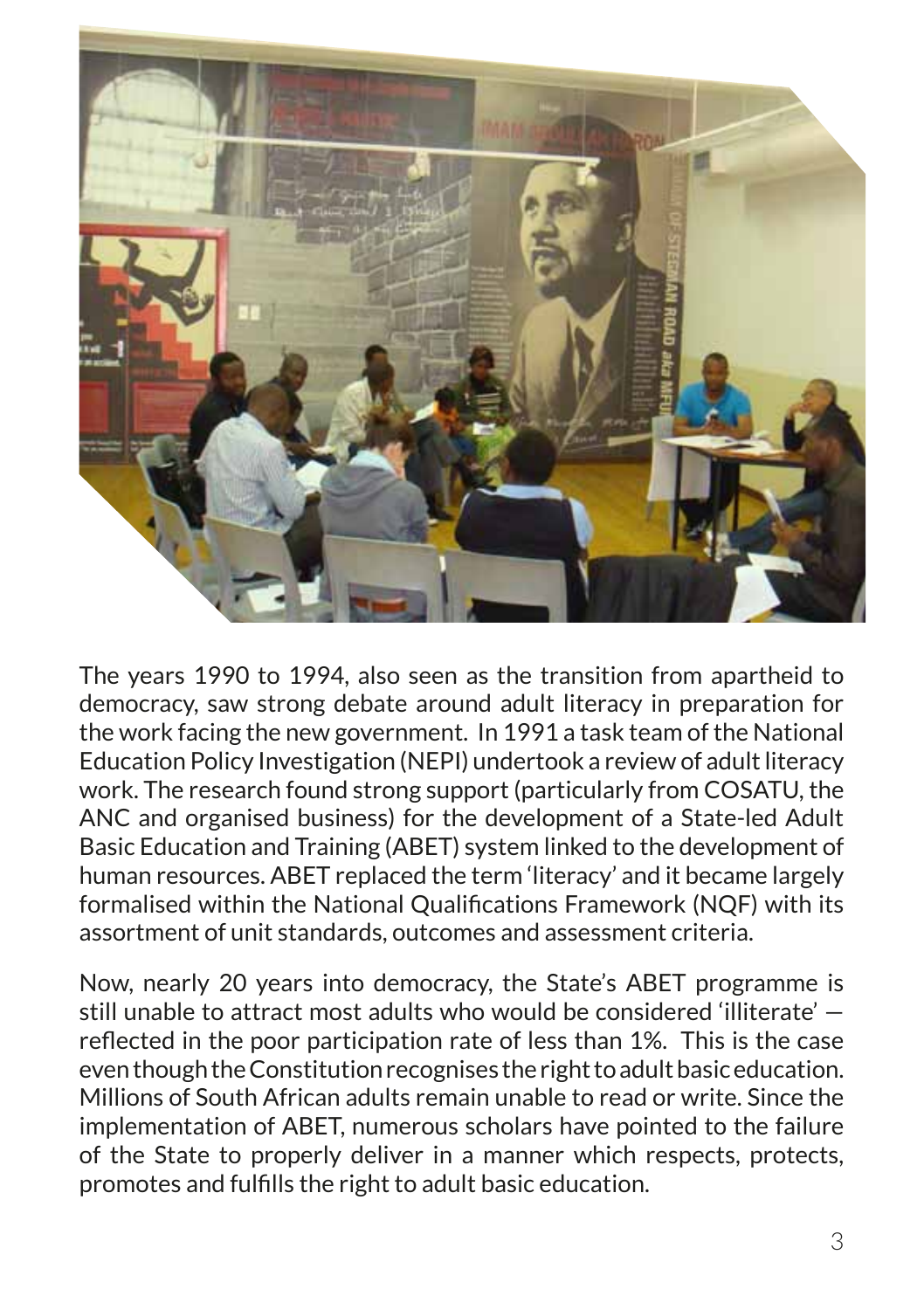## **Policies and Legislation**

The Constitution says that: Everyone in South Africa has the right

- a. to a basic education, including adult basic education; and
- b. to further education, which the State, through reasonable measures, must make progressively available and accessible.

The right to basic education includes, amongst other:

> access to relevant learning opportunities;





**Act 108 of 1996** 

- the right to learn regardless of age, gender, colour, ethnic or linguistic background, disability or financial circumstances;
- encouragement and support in learning matter for growth and self-actualisation;
- a suitable learning environment, including appropriate instructional materials and facilities; to be taught by qualified and competent instructors;
- academic support resources; and
- guidance and social support.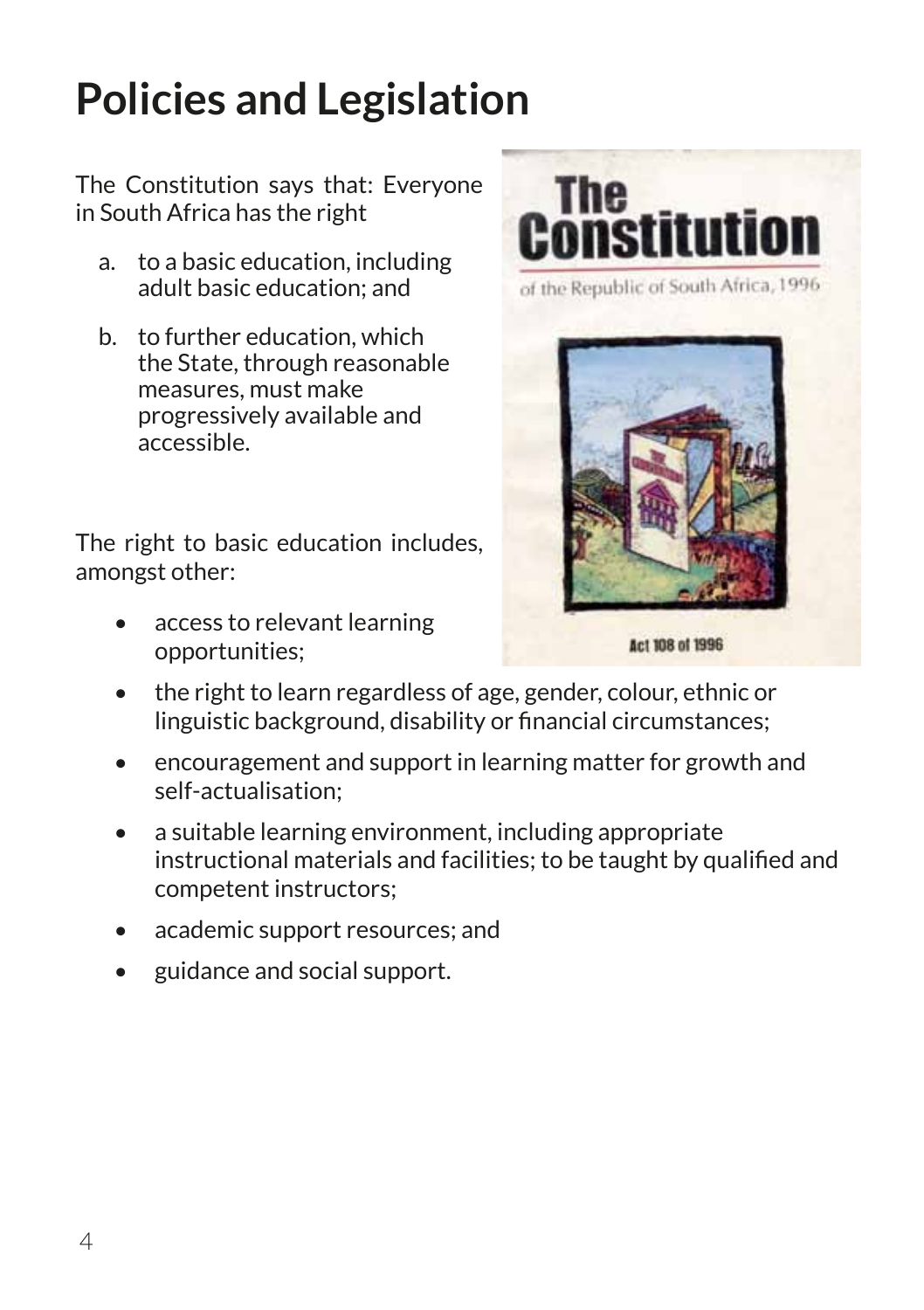### **Policies, plans, programmes, projects and campaigns**

The State declared a number of policies in order to realise the right of adults to a basic education as enshrined in our Constitution, such as the:

- ABET Policy of 1997
- Adult Basic Education and Training Act of 2000 (now repealed see below\*).

These have been operationalised through the Multi-year Implementation Plan (1997), a national Adult Basic Education and Training (ABET) programme through the Public Adult Learning Centres (PALCs), and various projects and campaigns, such as the South African National Literacy Initiative (SANLI) and Kha Ri Gude.

ABET provision and delivery has been legislated via the Skills Development Act of 1998 and the Skills Development Levies Act of 1999. ABET programmes were implemented in business and industry as part of the National Skills Development Strategy I, II and III.

In 2012, the Department of Higher Education (DHET), released the Green Paper on Post-school Education and Training (PSET). One of the proposals is to re-conceptualise PALCs into Community Education and Training Centres (CETCs) that support formal and non-formal education and training of youth and adults that is more responsive to the issues and needs of communities (see more on this under 'Community Education and Training Centres – making the dream possible').

\*The Further Education and Training Colleges Amendment Act, No. 1 of 2013, was signed into law in March 2013. It amends the Further Education and Training Colleges Act (2006) and *repeals the Adult Basic Education and Training Act of 2000*. It amends the Further Education and Training Colleges Act in order to provide for the inclusion of a second type of institution  $-$ Community Education and Training Colleges (CETC) — within the existing framework. The CETCs will incorporate the existing Adult Education and Training institutions, but expand their scope. Most, but not necessarily all of the existing Adult Education and Training colleges will move to become CET colleges.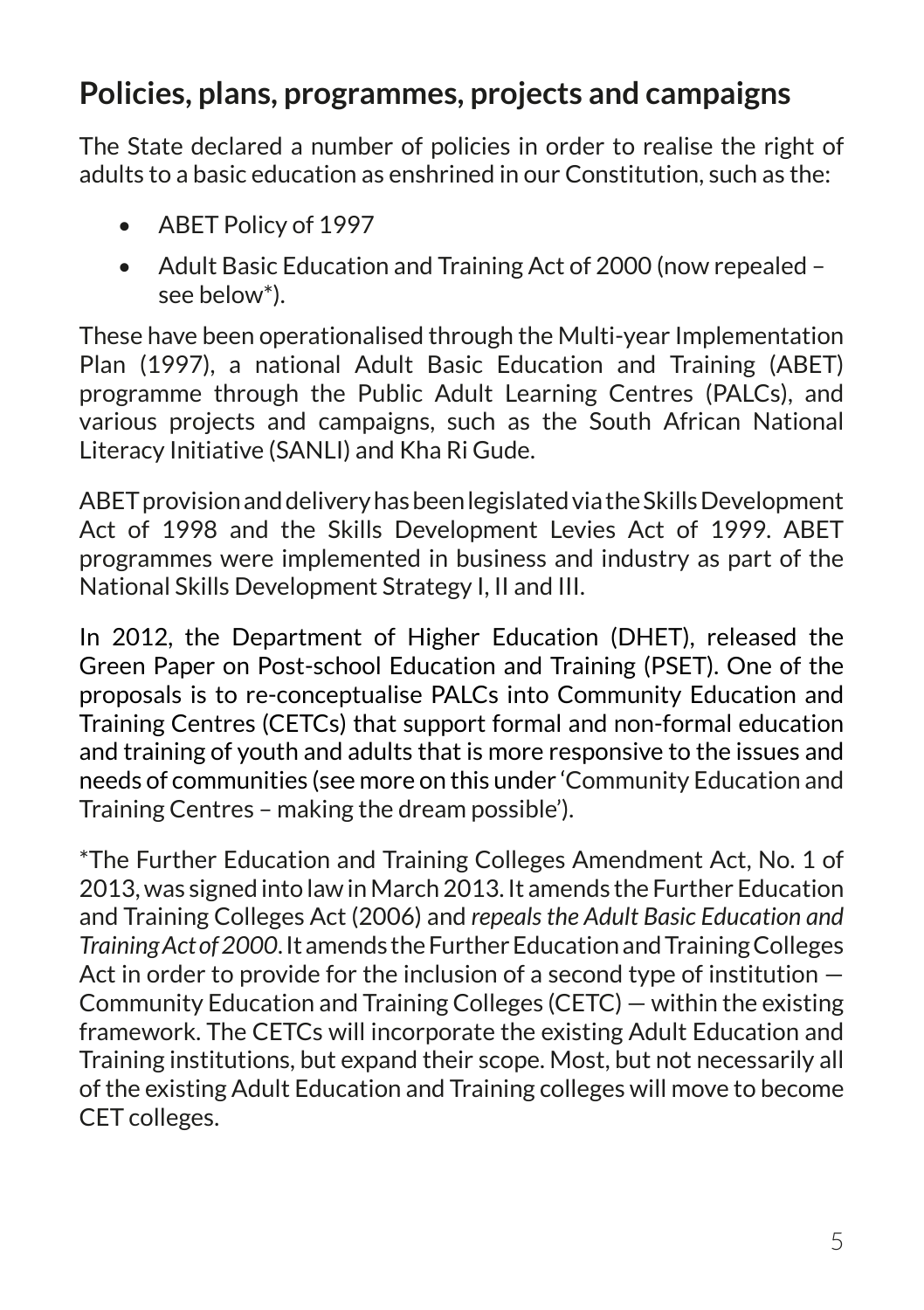## **What is Learning?**

Learning is a natural process. Adults learn continuously throughout their lives. Learning is a process of making changes – in our knowing, thinking, feeling and doing. It affects the way we think and understand things; it affects our attitudes; our values and our behaviour. Some of these changes are permanent; others are for a time only. Learning arises from our experiences and takes many different forms. Learning can be unintentional, accidental or purposeful. Paulo Freire and others have suggested that most learning is accomplished by *critically analysing experience*. They speak of a *learning cycle* starting with experience, proceeding through reflection which is of a *critical* nature — requiring one to think deeply about the experience/s. This reflection leads to *action*, which in turn becomes the concrete experience for more reflection and thus the next stage of the cycle.

Many scholars differentiate between 'learning' and 'education' by explaining it in this way:

While 'learning' happens throughout one's life, 'education' is something that one gains at some point or at various points in one's life. Education includes all forms of planned learning by which one person directly (face to face) or indirectly (by distance education methods) helps another person(s) to learn something. Learning is gained through experience, and education is usually gained through teaching.



**This picture and the picture on page 8: CERT workshop with educators, Sophiatown Centre, 2011**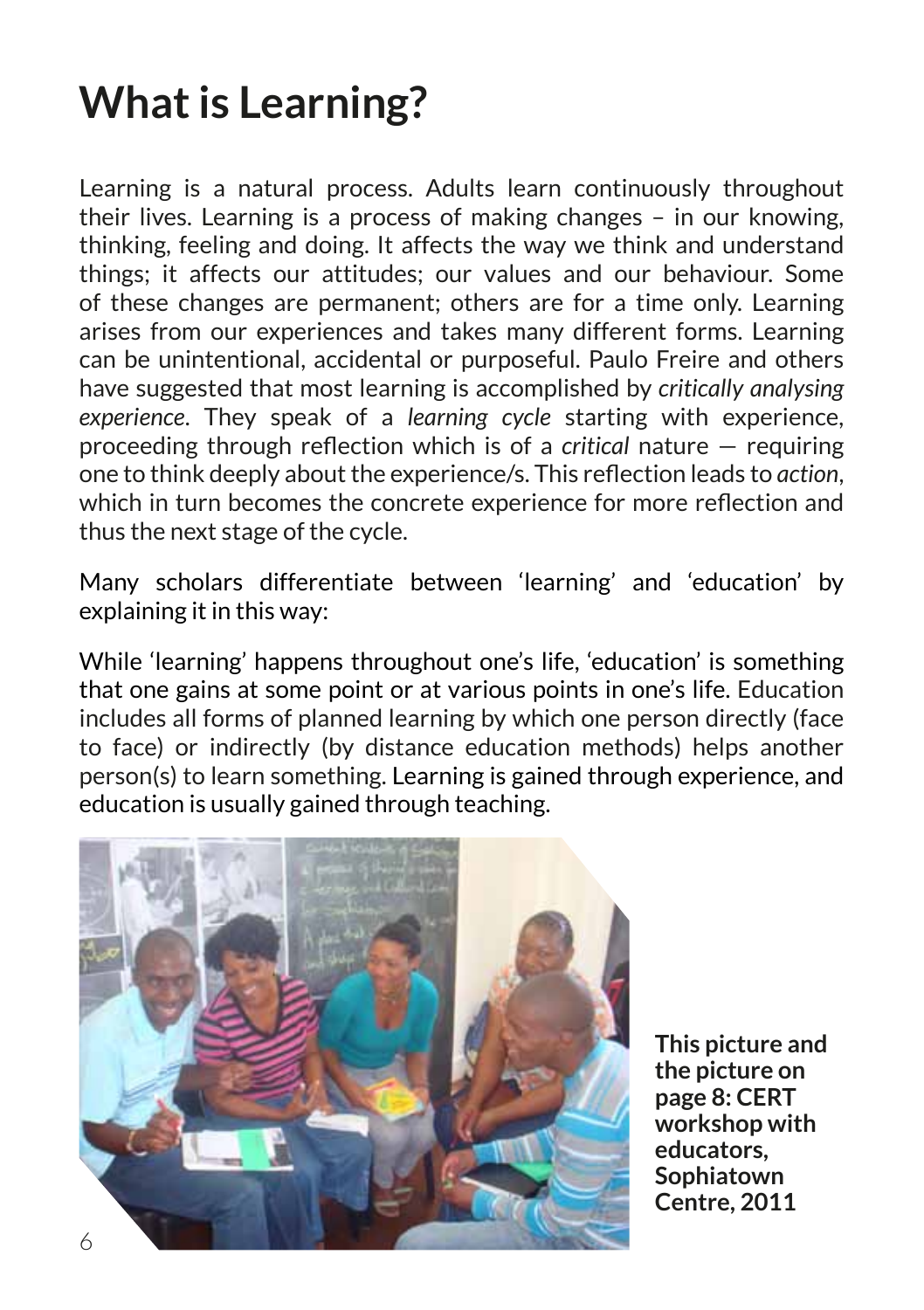### 1) Experience/action

This is the event or happening that you observe or participate in that has an impact on you. It is the experience or activity that sets off the learning. In addition, whenever you come to learn something you always bring with you all your learning experiences from the past.

### 4) Planning

You will plan how to use this new knowledge in your work or in your private life. And this is where the cycle begins again

#### 6) Reflection/evaluation

Then you will reflect upon and evaluate the new experience of trying out what you learnt.

5) Experience/action

You will test out your new principles and theories by trying them out in practice.

#### 2) Reflection

You will revisit (remember) the experience and think deeply about it. You will remember how you felt and what you did, how you did it and why you did it and felt that way.

### 3) Learning/generalising/theorising

You may look at new information on that subject. You will try to find the links between what you already know from the past, what you have learnt from the new experience and the new information on that subject. Finding the links means seeing if what you read reminds you of things you already know.

You may also discuss what you are learning with others. This will help you to understand what you are learning, why you are learning and how you are learning.

Eventually you will come up with general ideas and principles or theories about the subject. Principles and theories are ideas that are generally true. They are not only true for just one situation. They hold true for many similar situations.

**Taken from the Centre for Adult Education's Certificate in Education (Participatory Development) module 'Introduction to Adult Education' (UKZN) (used with permission).**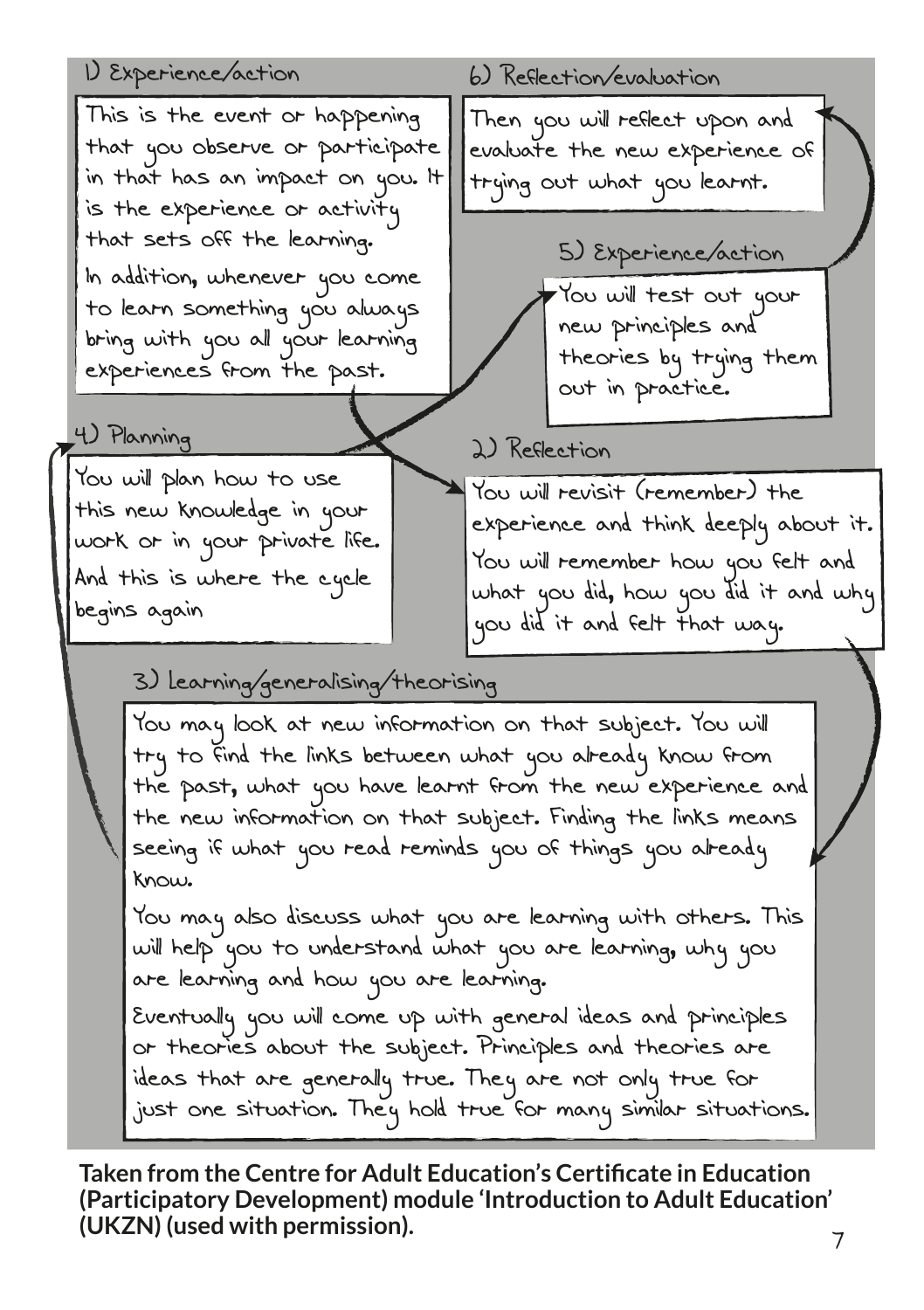## **What is Adult Education?**

Adult Education is a broad field that includes basic and continuing education, vocational and technical education, higher education and professional development offered through *formal, non-formal* and *informal* education means and by a variety of actors – the State, civil society organisations (CSOs), business and industry and private providers. Adult education means many things in different contexts and different periods.

Some people think that adult education means adult literacy or ABET. While literacy and ABET are part of adult education, adult education is so much more than just literacy and ABET. It includes peace education, co-operatives, livelihoods, environmental education, health programmes, popular education and vocational education and other forms of education.

Adult education can be formal, such as what happens in PALCs or nonformal, such as when a group gets together and organises a learning event outside of a formal space. We distinguish between formal and non-formal education in terms of *organisation* and *content* in several respects:

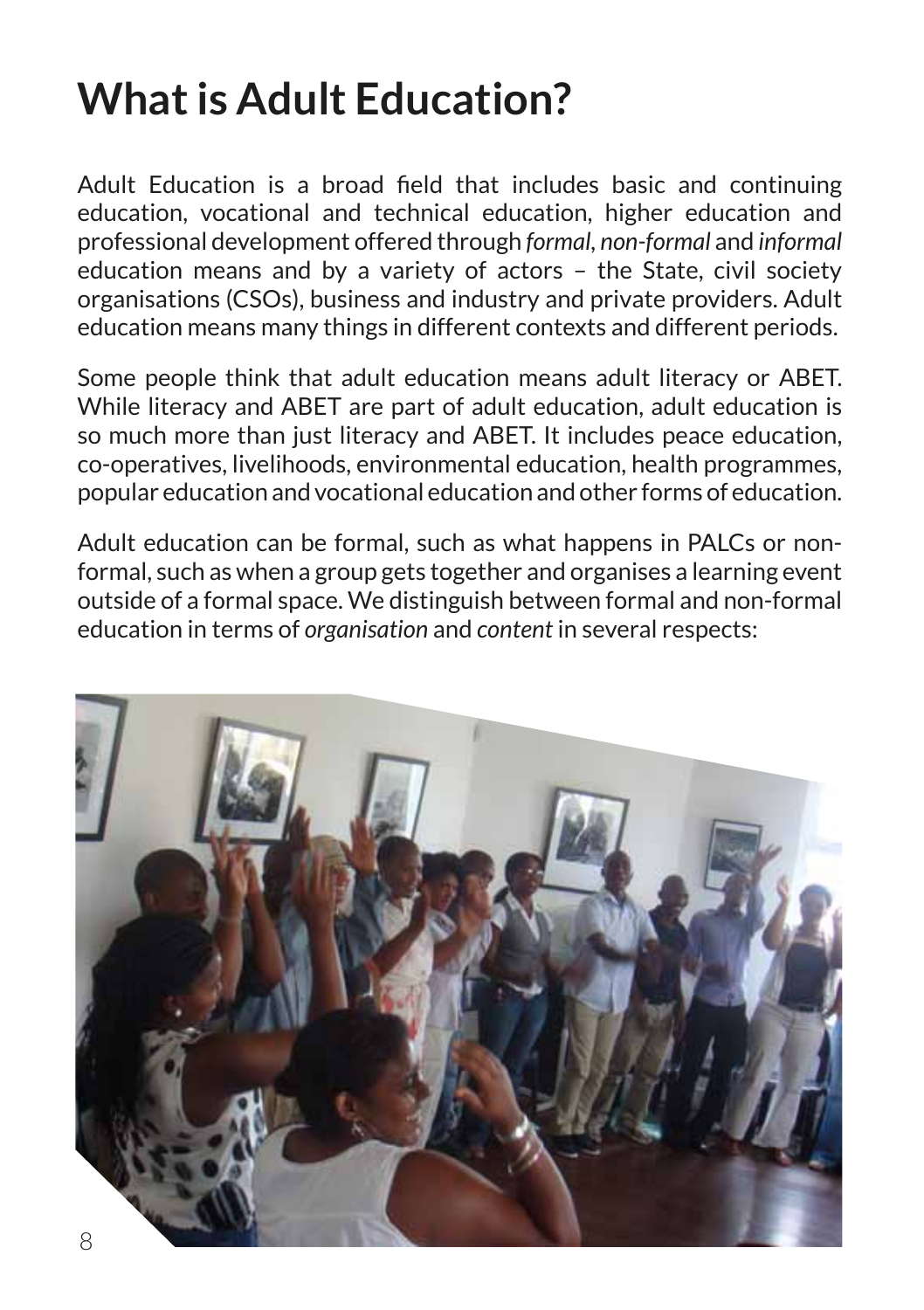| <b>Formal Education</b>                                                                                                                                                                                                                                                                                                          | <b>Non-Formal Education</b>                                                                                                                                                                                                                             |
|----------------------------------------------------------------------------------------------------------------------------------------------------------------------------------------------------------------------------------------------------------------------------------------------------------------------------------|---------------------------------------------------------------------------------------------------------------------------------------------------------------------------------------------------------------------------------------------------------|
| Strongly organised and highly<br>selective, dependent on prior<br>success in educational terms,<br>rejecting the many and selecting<br>the few to continue their studies<br>further                                                                                                                                              | Programmes have no clear<br>pattern or structure and are open<br>to anyone, irrespective of their<br>former educational level                                                                                                                           |
| Based on a fixed body<br>of theoretical, textbook,<br>compartmentalised knowledge<br>of more permanent interest and<br>tends to be impersonal. This is<br>reflected in the special buildings<br>(schools, colleges, universities<br>etc.) where it takes place, set apart<br>from the community, dedicated to<br>education alone | Personal in nature, it tends to be<br>concrete, life-related, constantly<br>changing to meet new needs, to<br>deal with real issues of current<br>(and to some extent passing)<br>concern. Takes place in a variety of<br>settings within the community |
| Preparation for some future<br>purpose                                                                                                                                                                                                                                                                                           | Tends to be for immediate<br>application in day-to-day life                                                                                                                                                                                             |
| Usually available only for the<br>young and has an end: the<br>learner knows when he/she has<br>finished it by passing or failing an<br>examination. Validated by external<br>standards set by the teacher or<br>other educator                                                                                                  | A continuing process, to which the<br>learner can always return, be it in<br>different forms for the stage of<br>life she/he is at. Usually validated<br>by the learner's experience of<br><b>SUCCESS</b>                                               |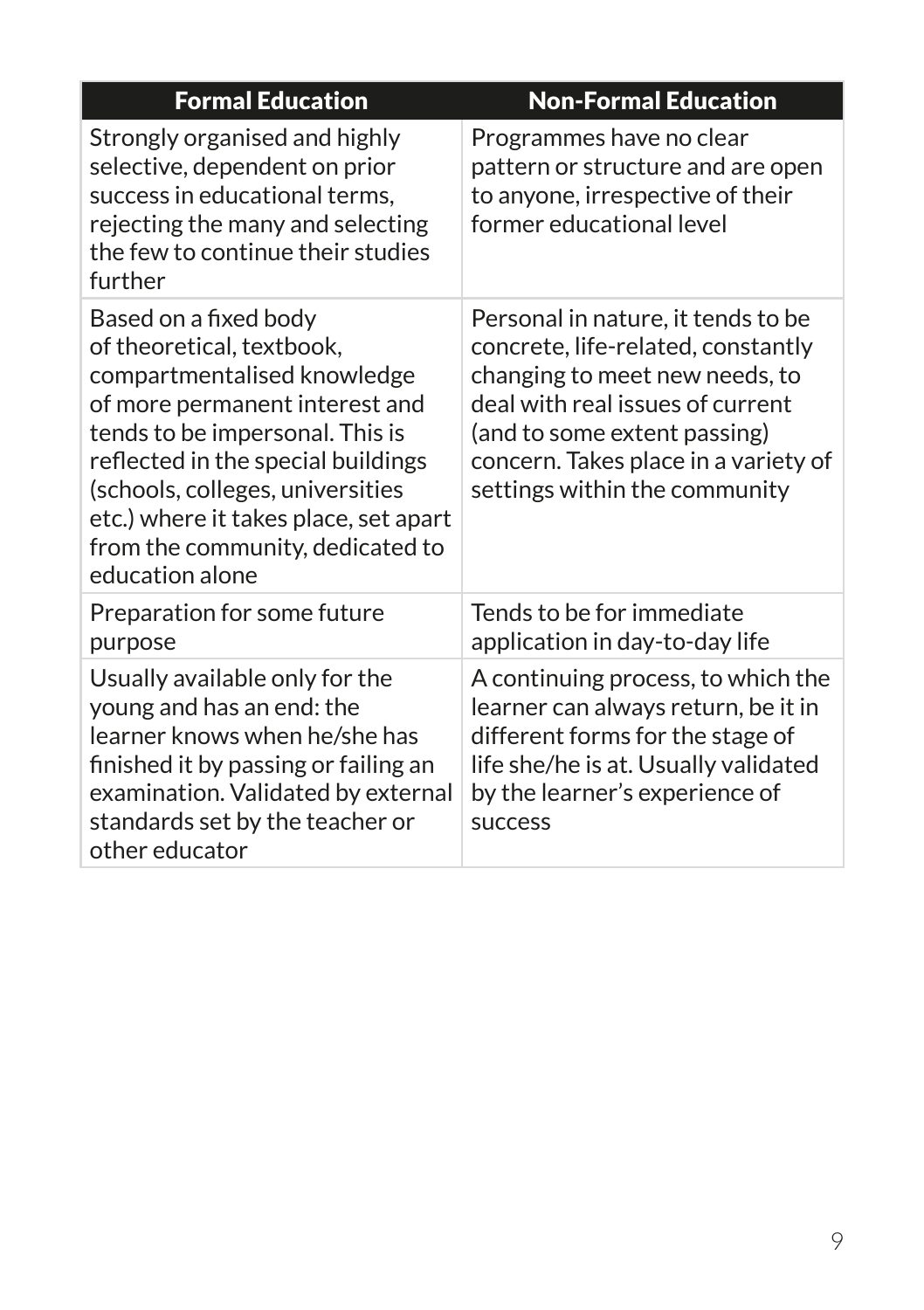## **Popular Education**

Some people confuse non-formal education with popular education. Most popular education programmes are non-formal and *all* popular education programmes are political in nature (non-formal education is not always political in nature, for example a group of people could get together nonformally to learn how to weld). Popular education is always about issues of social class, political struggle and real transformation. The term 'popular education' comes from the Spanish and Portuguese words where 'popular' means 'of the people' i.e. the 'popular classes' – the poor, unemployed and working class. It embodies Freire's notion that education can never be neutral – it must side with the poor, marginalised and excluded.

Examples of Popular Education include, amongst other, forms of education undertaken by social movements such as the Landless People's Movement, the Unemployed People's Movement and the Anti-Eviction Campaign.

*We understand more about our world – gender, power, leadership – in the workplace and in the community. We hear all the time about people in power, and unfair practices. It's not right.*

(Participant in the Popular Education Programme, *dvv international*, South Africa, 2011)

Besides formal and non-formal education, there is also *informal learning*. Informal learning refers to spontaneous, unstructured learning that goes on daily in the home and neighbourhood, behind the school and on the playing field, in the workplace, marketplace, library and museum, and through the various mass media.

For the adult educator, Griff Foley, the most interesting and significant learning occurs informally and incidentally, in people's everyday lives. And some of the most powerful learning occurs as people struggle against oppression, as they struggle to make sense of what is happening to them and to work out ways of doing something about it.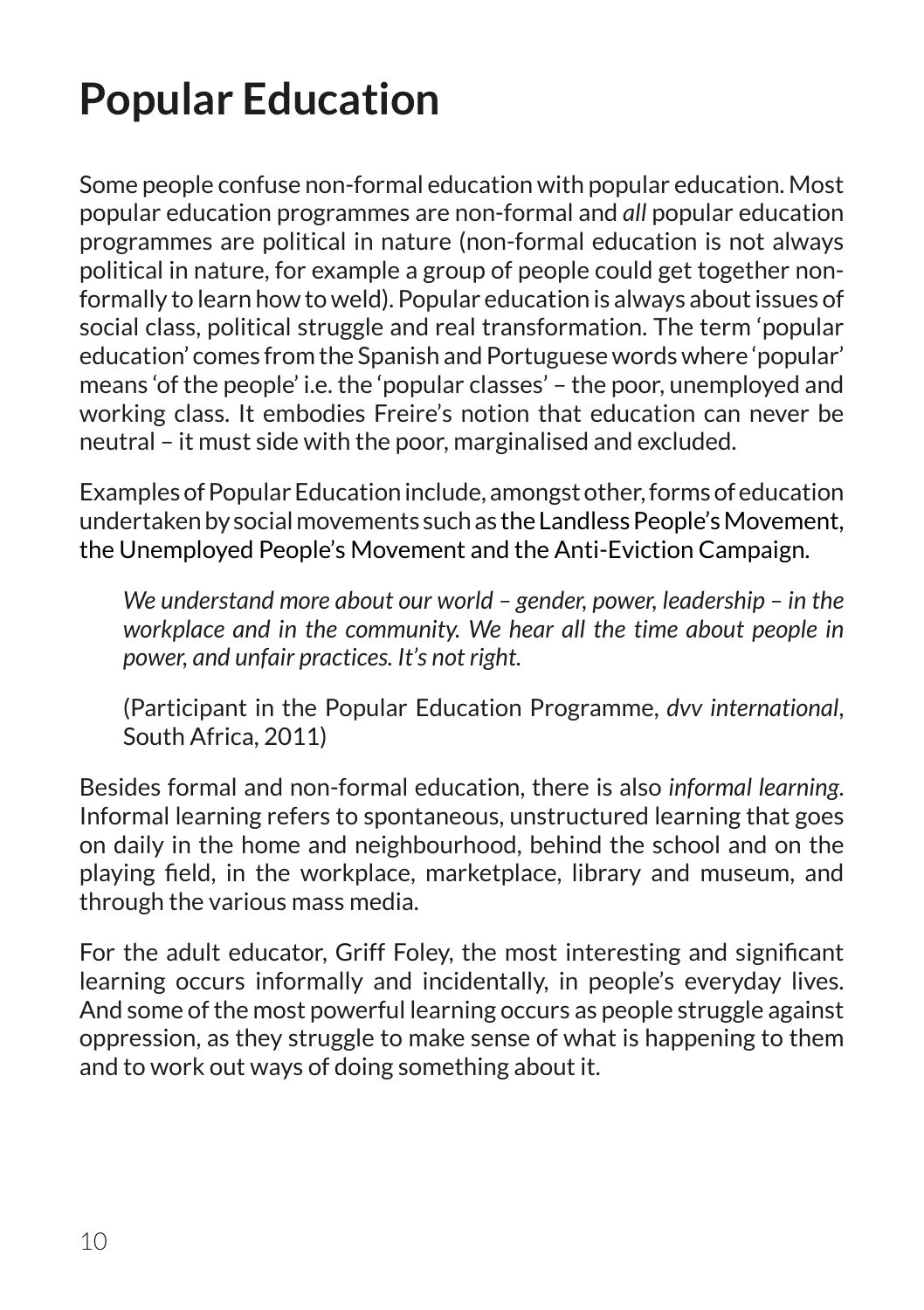## **Literacy and Adult Basic Education**

Often, when we refer to ABE or ABET (Adult Basic Education and Training) in South Africa, people think we mean *literacy*, because ABE replaced 'literacy' in the nineties – it referred to the basic level of learning offered to adults aged 15 and over who have not completed formal schooling up to Grade 9 (Standard 7). However ABET and *literacy* are actually two different things. You can search long and hard for a single definition of literacy. You will find many because there are different meanings of the term *literacy*. Let us look at some of these definitions:

## **Literacy through the decades**

Definitions of literacy have changed over the decades. Literacy has and can be described as simply reading and writing (technical); using the skills in a particular context (functional); using the skills to challenge and make changes in society (liberation and development), and questioning issues to do with power.

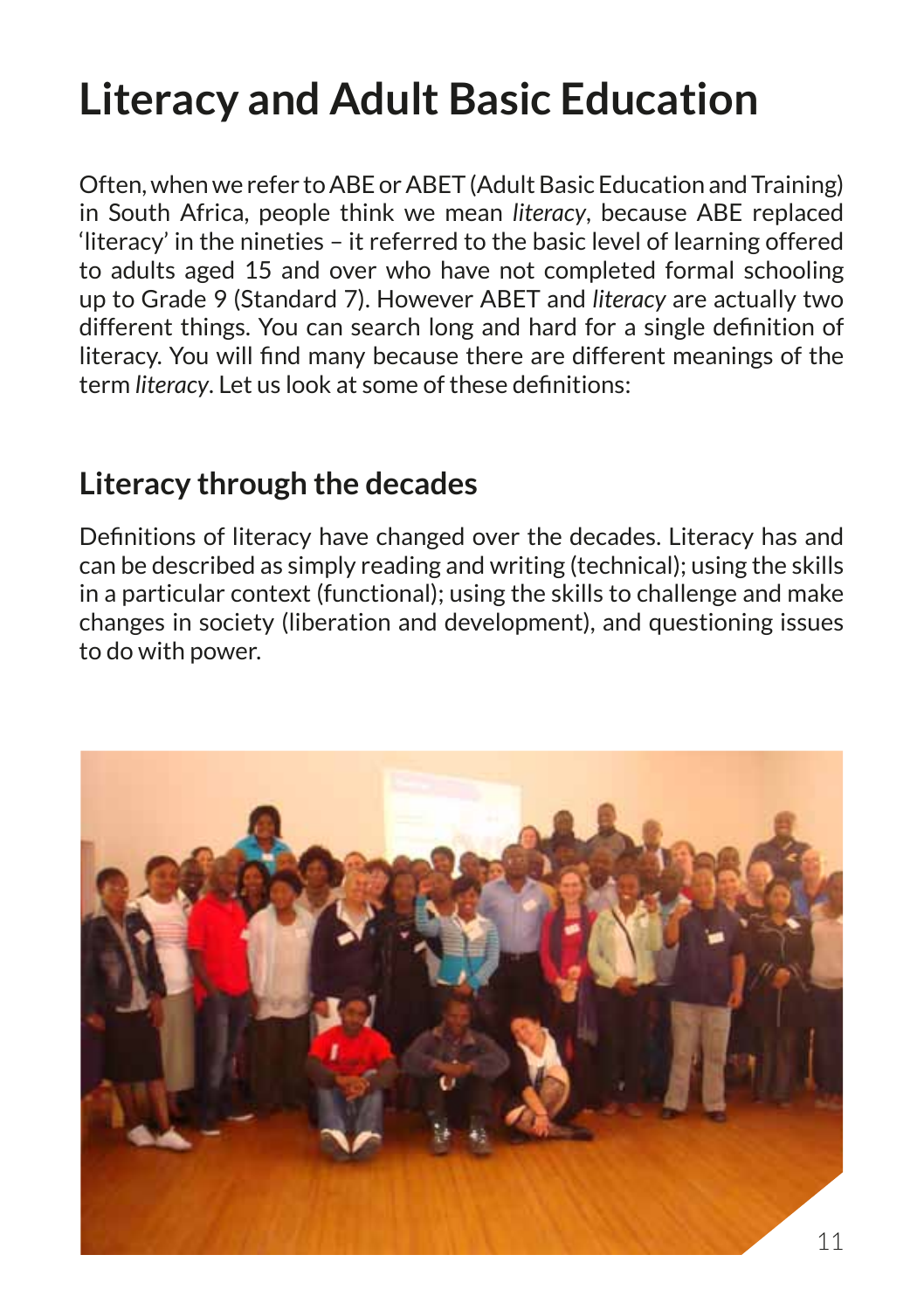In 1951 the UNESCO Expert Committee in Standardisation of Education Statistics said that:

*A person is considered literate who can both read with understanding and write a short simple statement on his everyday life. A person is considered semi-literate who can read with understanding, but not write, a short simple statement on his everyday life.*

This definition looks at reading and writing as technical skills. If you are able to do the above, you are 'literate' or 'semi-literate'. This changed in the next decade (the 60s) to include a more functional definition. The International Committee of Experts on Literacy in 1956 felt that a literate person is someone who should be able to 'function in his group and community.' This means that a person should be able to do the tasks/ things necessary in her or his particular context.

Functional literacy generally refers to 'literacy' that is useful. The most general definition of functional literacy is: *the ability to use literacy skills for particular purposes in the home, community and workplace*.

The definition broadened further in the 1970s, when it was felt that literacy was a 'contribution to the liberation of man and his full development' (The Declaration of Persepolis, from the International Symposium for Literacy, held in Iran, in 1975).

In the 70s the definition expanded to include things like freedom ('liberation') and development – it was no longer simply technical or functional.

New Literacy Studies' scholars argue that literacy practices are always rooted in power relations and that those with power use their definition of literacy to maintain their power at the expense of those they refer to as 'illiterate'.

Many scholars believe that there are a number of 'literacies', not just one. Joan Wink explains academic literacy as 'languages of schools and universities' and workplace literacy as 'languages of our jobs'. There are other 'literacies' too, such as technical; mathematical; scientific; media; computer; etc.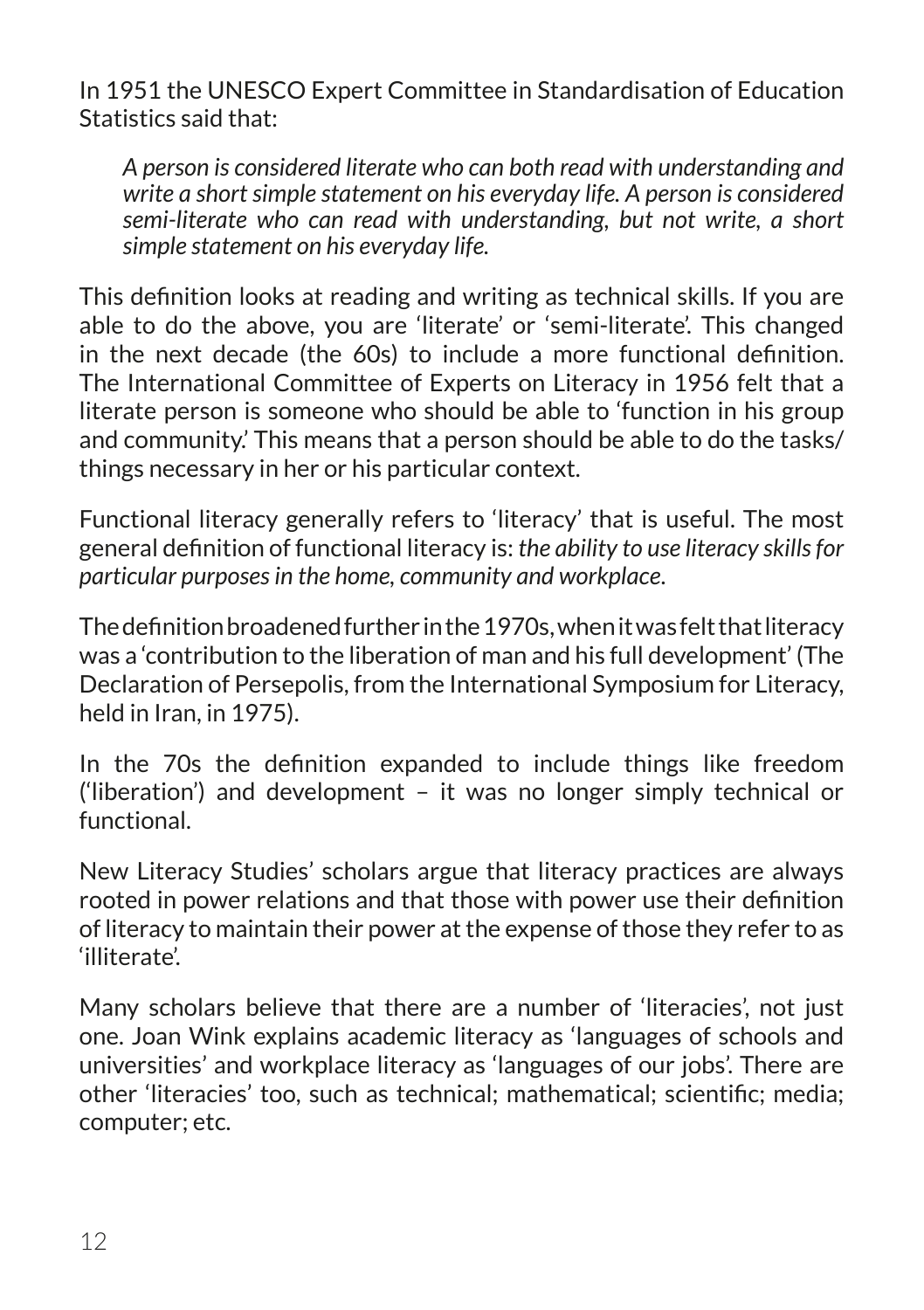## **Adult Basic Education**

Adult basic education refers to all forms of organised education and training that meet the basic learning needs of adults, including literacy and numeracy, as well as the general knowledge, skills, values and attitudes that they require to survive, develop their capacities, live and work in dignity, improve the quality of their lives, make informed decisions, and … continue learning.

The labour movement in South Africa fought hard to have the 'T' (training) included in ABE. The 'T' component is made up of hard skills (for example: welding, painting, bricklaying). More than a decade later, there is very little evidence that this has happened. The majority of ABET in the workplace consists of literacy and numeracy only. There is simply no 'T' component. In PALCs, learners do literacy and numeracy and a few other learning areas (subjects) which are similar to school subjects, such as Natural Sciences. Here, too, the 'T' is missing.

ABET is very similar to schooling and is formal, standardised and certificated. Despite there being a large number of 'illiterate' adults in South Africa, many adults do not participate in ABET for a variety of different reasons, such as believing they are too old to learn, or not having an ABET centre near to where they live, or not having someone to look after their children while they are in class.



**An ABET class in Kokskraal**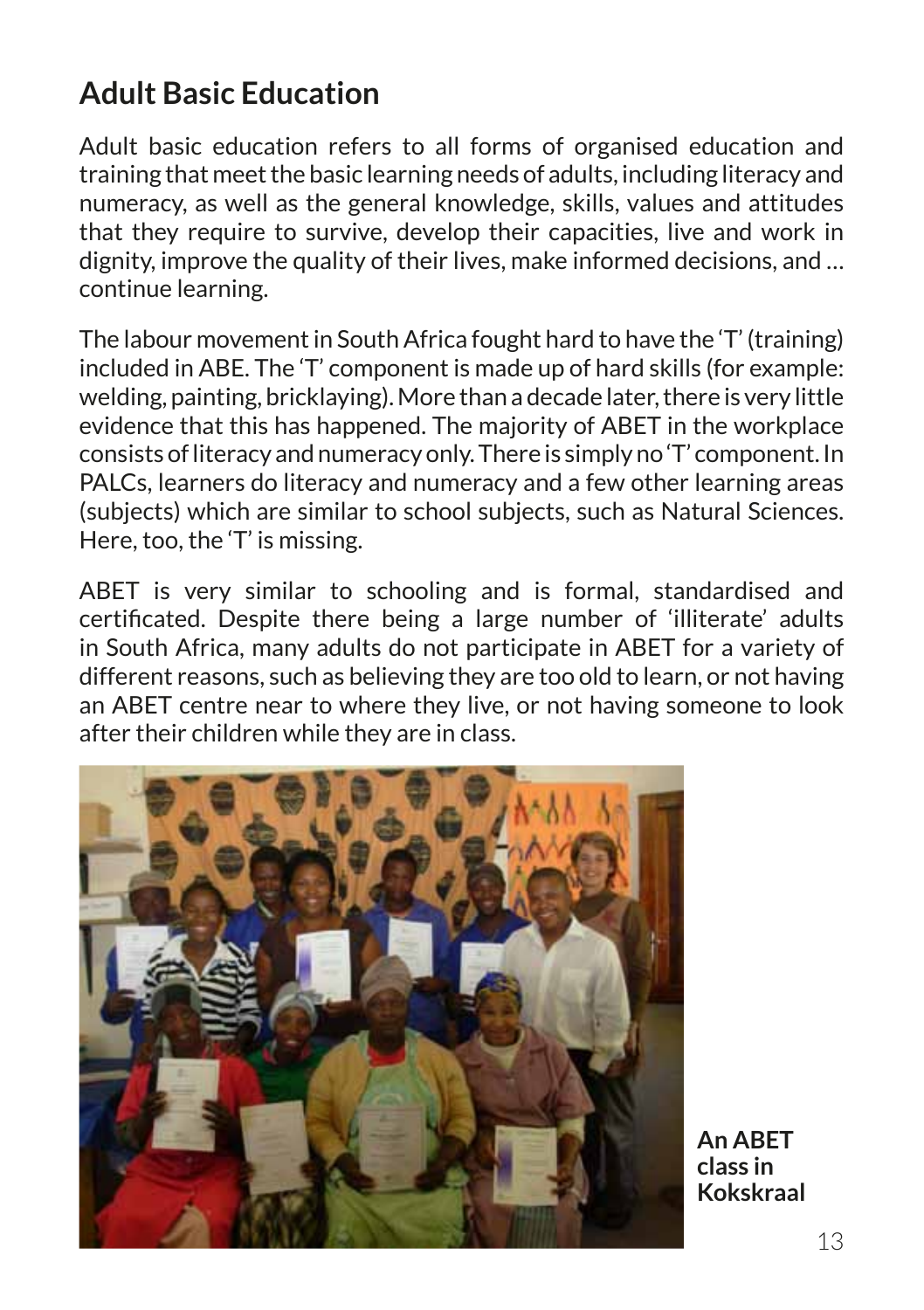## **A brief note on 'Community'**

As part of understanding 'Community Education', we need to look at the meaning of 'community'. Often people use the term 'community' to mean *one* thing, but community is actually many things.

Lyn Tett divided the meaning of community into three main areas:

- (1) **Place or locality** this one is used most frequently. It refers to a social group of any size whose members live in a specific locality, such as a neighbourhood or village, and this geographical space is what they share.
- (2) **Interest** here people are linked together by factors such as religious belief, sexual orientation or ethnic origin, such as being a member of the Hindu, gay or Chinese communities.
- (3) **Function** here groups have the same profession, such as teachers, or the same role, such as community representatives, or common interests, such as soccer – through engaging in actions together, they acquire a common sense of identity.

Let's take a closer look at (1) as this is the definition we use in this booklet:

While members of a 'community' are located within a particular physical space, it is important to note that members of the 'social group' are not homogeneous (i.e. they are not all the same). Obviously there will be certain things shared by the group, but it will be made up of men and women, young and old, of differing values and beliefs. Therefore, a 'community group' should not be viewed as the 'same', even though community members will, in all likelihood, share certain commonalities.

Community in this case also refers to groups that are largely ignored by those who wield power in today's society – those who live in a 'culture of silence', the 'voiceless' and marginalised who are yet to benefit from democracy.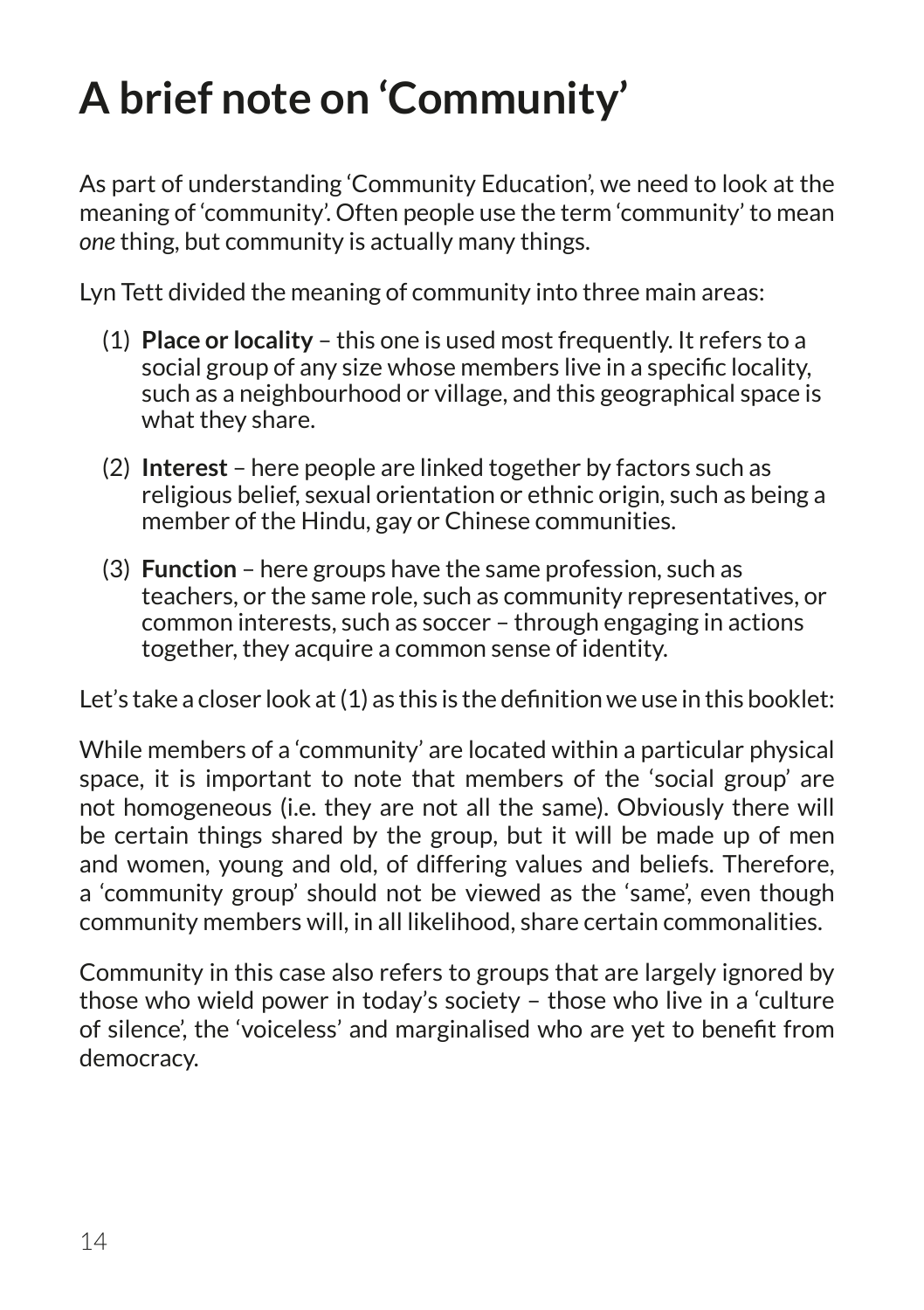## **What is Community Education?**

Community education includes both adult and children's education. For the purposes of this booklet, we will focus on the adult education component of community education.

Community education's primary purpose is education *within* and *for* communities. Community education emphasises education that grows out of people's experiences and the social interests that are generated within communities. It has a different focus from mainstream education both in its curriculum and in its methods. Community education is about encouraging and engaging people throughout life into learning that is based on what they are interested in. Education is developed that is relevant to the participating learners and is responsive to community priorities identified *with* people rather than *for* them. The motivation and purpose for learning by the participants will change over time, but if education is rooted in communities it will allow genuinely alternative and democratic agendas to emerge at the local level.

It is very important that adult and community education (ACE) be 'organic' and that ideas, needs and wants come from community members, rather than being imposed by outside people (even if they are so-called 'experts'). There are many examples globally of failed top-down approaches to ACE in which 'experts' imposed their ideas on communities. These largely fail because the experts ignore what community members already know and can do, and what they need, want and/or dream of.



**Community educators, Johannesburg 2012**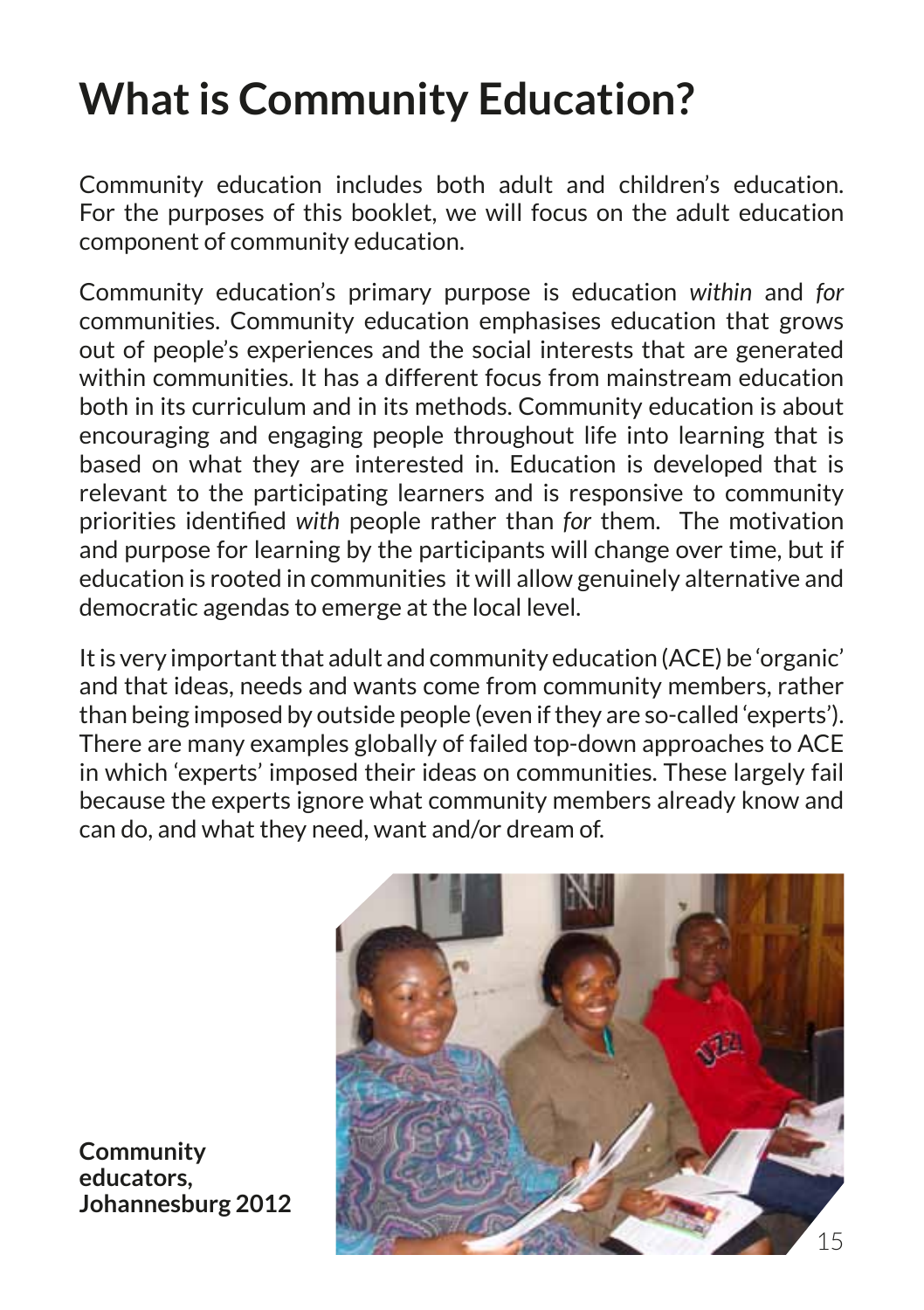## **Why do we need Adult and Community Education?**

## *What are its Purposes?*

ACE serves a number of purposes. Learning is *interconnected*, so an adult may embark on a learning programme or attend a learning event for more than one purpose.



**Adult Education Forum, CIPSET, Port Elizabeth, 2013**

### *Personal*

Many people participate in ACE programmes for self-development reasons. Many adults say that learning things like literacy and basic education improves their pride, self-confidence and independence. The *right to learn* as well as the right to research are also important elements of ACE for personal development.

*We are not empty pitchers. We have minds of our own. We can reason out things, and, believe it or not, we also have dignity.*

(From: Why should we become literate? A poem written by 'illiterate' learners)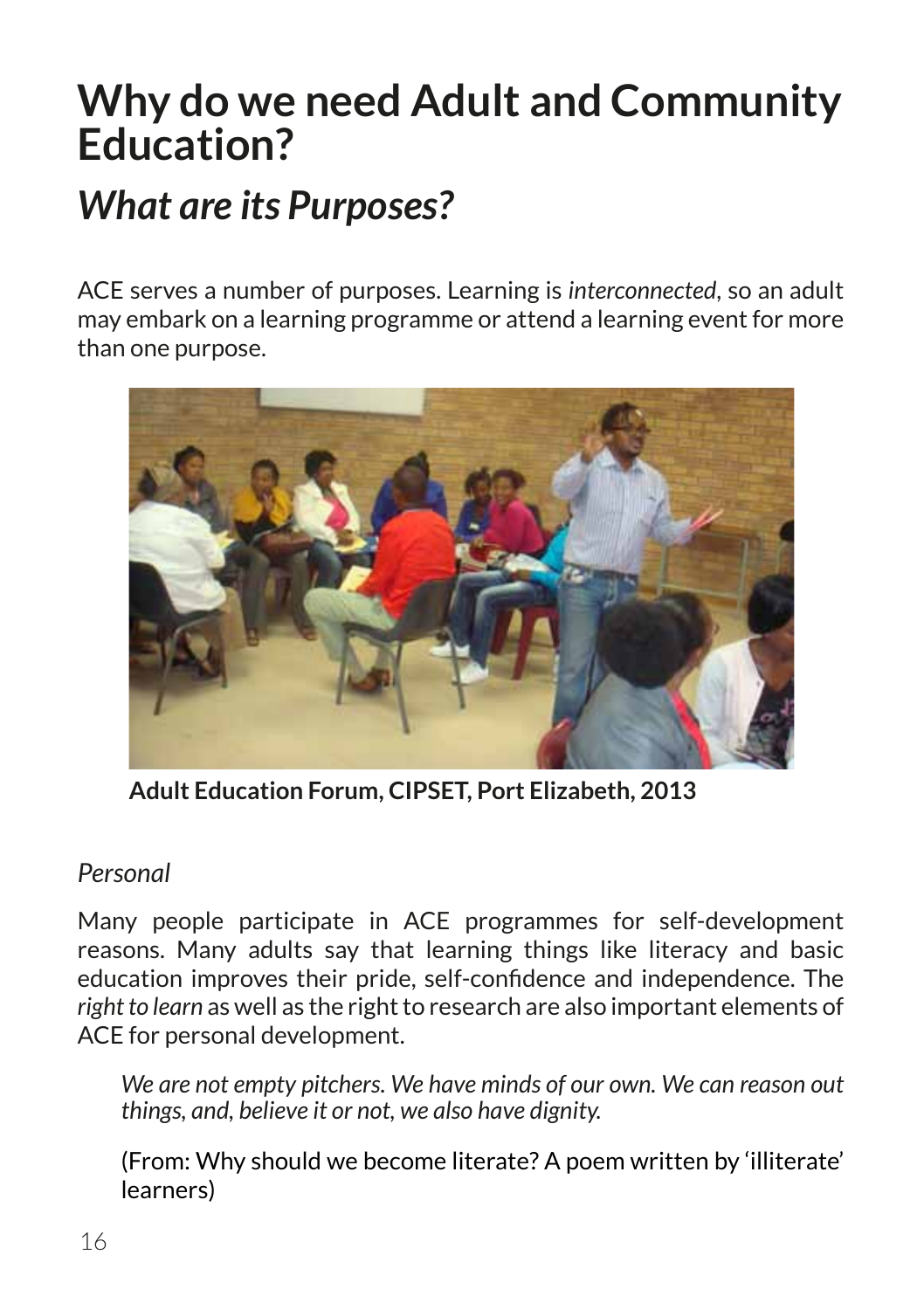### *Social/Community*

ACE plays a significant role in helping people understand their community, society and the world in which we live. Through ACE, people can increase their knowledge and in so doing make informed decisions and judgments about everyday life situations. ACE also plays a role in encouraging participation in community life and the broader society including identifying with others in similar situations in different parts of the world. While ACE should deal with local issues, concerns and struggles facing communities, ACE should not only be about the local.

Community development is often thought of as an essentially local approach to problem solving. With globalisation of the economy and the emergence of transnational organisations concerned with social and/or economic issues. Community development needs to rethink its approach to incorporate a global dimension.

The global impacts on the local every day in many ways and this must be part of any ACE effort. Poor communities throughout the world share many things in common – their issues, concerns and struggles are often about the same or similar things, e.g. access to housing, jobs, clean water, etc.

While community members do not view community education as the solution for resolving social issues and concerns, they see it as a mechanism that can play a role in addressing them. Community education is regarded as a vehicle that can address a wide range of general and specific issues affecting communities, including such things as poverty, health, land, housing and livelihoods.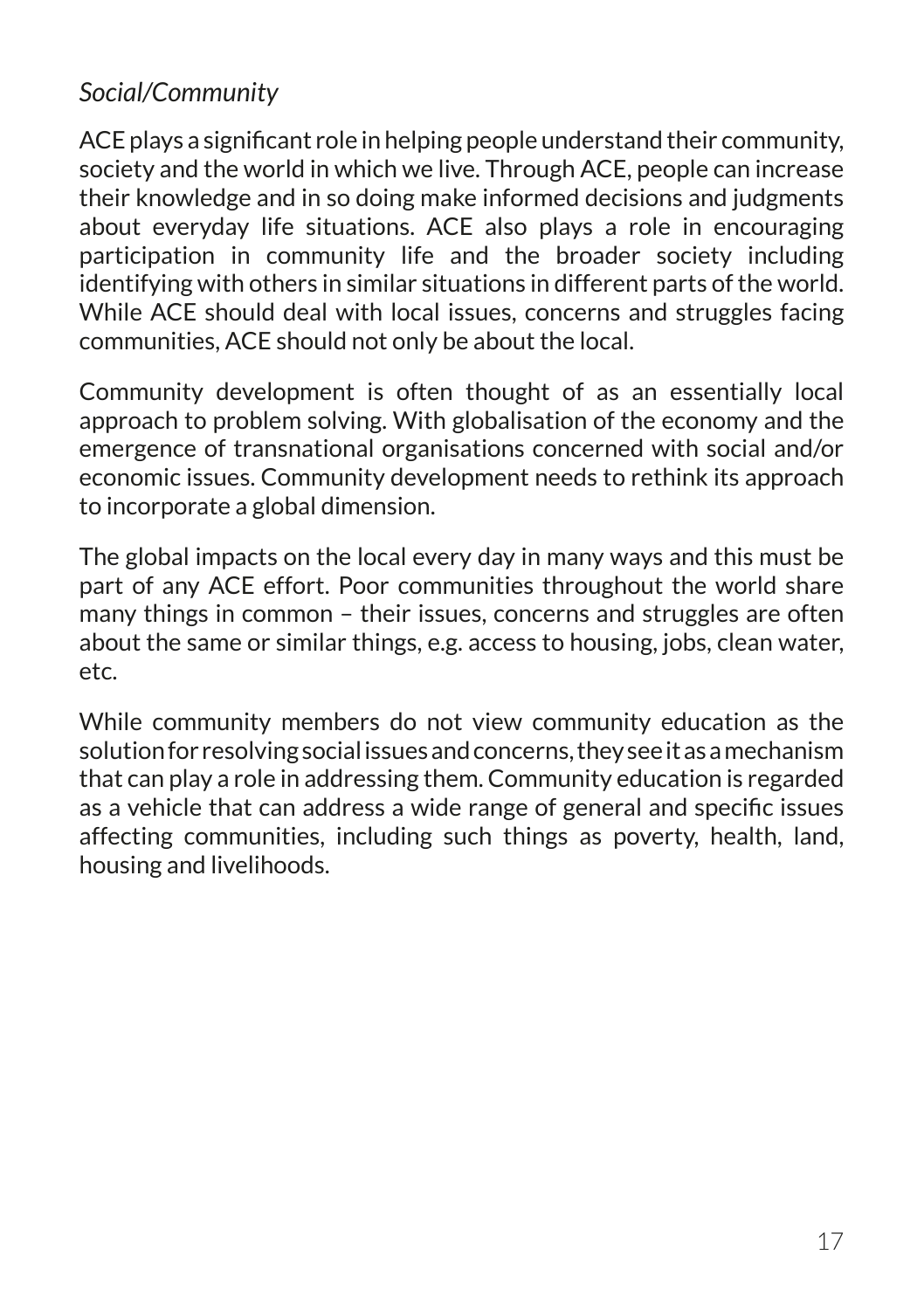### *Political*

ACE is an important tool that can provide those who participate in it with political education in order to better understand social justice, human rights and equality in society.

Freire taught literacy to poor people in Brazil – he believed that literacy was much more than just reading and writing. He believed in 'reading the word and the world' – he wanted people to question their situation and context – he wanted people to ask why they were living in poor conditions while others were rich.

Most education is about teaching children or adults to fit in; to conform; and not to question the way things are. It is about serving the interests of those in power. Freire believed that education should be about getting people to understand their situation more fully, and why things are the way they are; and to think deeply about and question, and finally to act in order to change what is wrong and unjust. Freire believed in 'education for liberation' as opposed to 'education for domestication'. He said:

*Education either functions as an instrument which is used to facilitate integration of the younger generation into the logic of the present system and bring about conformity or it becomes the practice of freedom, the means by which men and women deal critically and creatively with reality and discover how to participate in the transformation of their world.*

Freire also believed that education is political as opposed to being 'neutral':

*Washing one's hands of the conflict between the powerful and the powerless means to side with the powerful, not to be neutral.* 

Through participation in ACE, those who are marginalised and excluded from the benefits and privileges of mainstream society can play a vital role in shaping and enhancing participatory democracy and deepening active citizenship.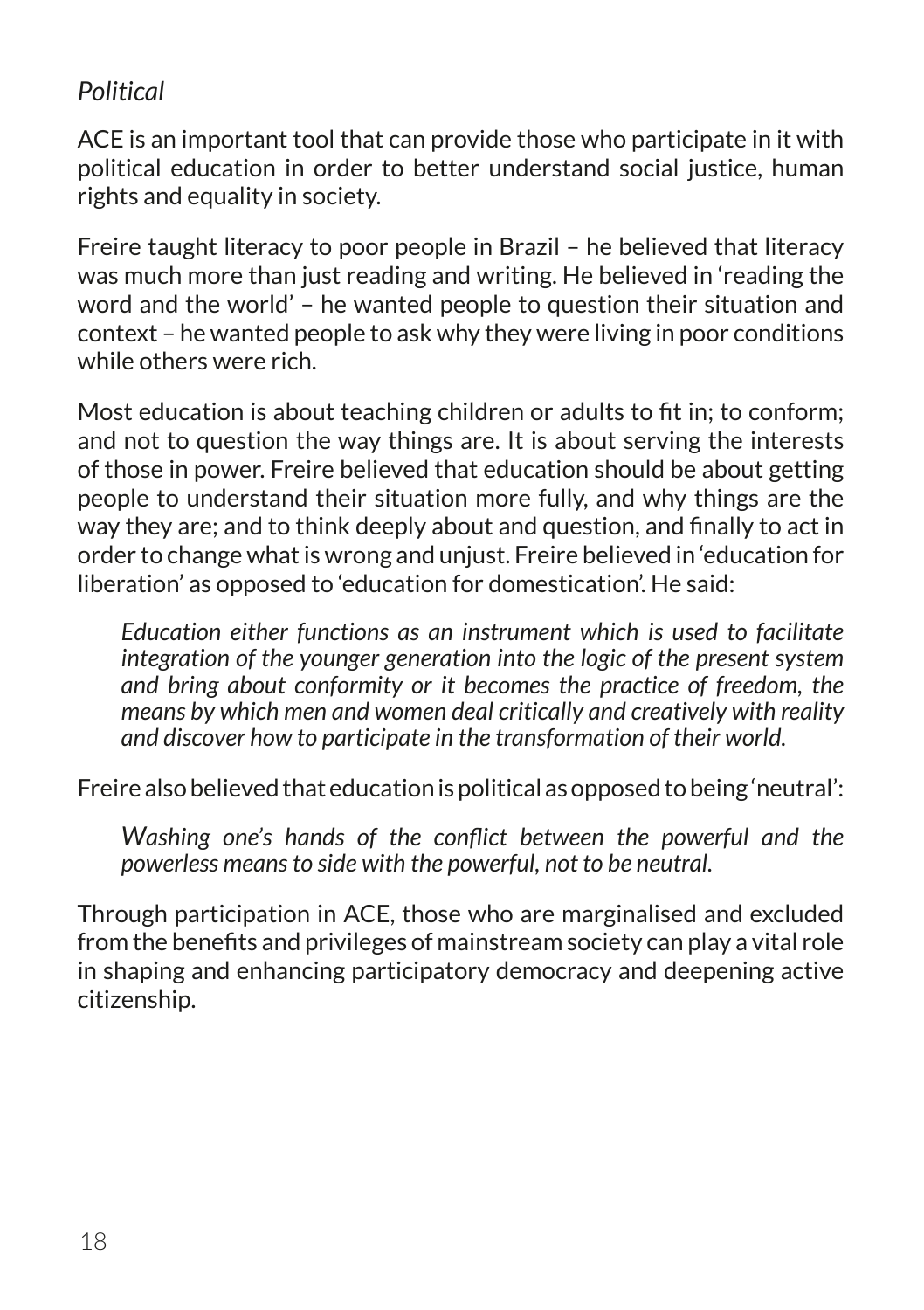

'to be an active citizen it is necessary to have an education to understand what is required and your role in it. Citizenship requires both an understanding and claiming of rights, followed by the exercising of these rights. To do so effectively requires critical consciousness.'

### *Economic*

Work forms a critical component in the life of an adult and ACE provides the space for the development of technical vocational knowledge and skills that could make work possible. See the example under 'Examples of Adult and Community Education' below of women who are taught to assemble and maintain solar systems (Barefoot College).

While technical skills are vital for every country, the economic purpose of education should never be elevated above the personal, social and political purposes. Notwithstanding the myth that technical skills lead one directly into employment, it is important to remember that human beings are much more than simply workers – they are family members, community members, activists and much more. Therefore education must be about *all* of a human being and not just focus on the 'work' part of one's life.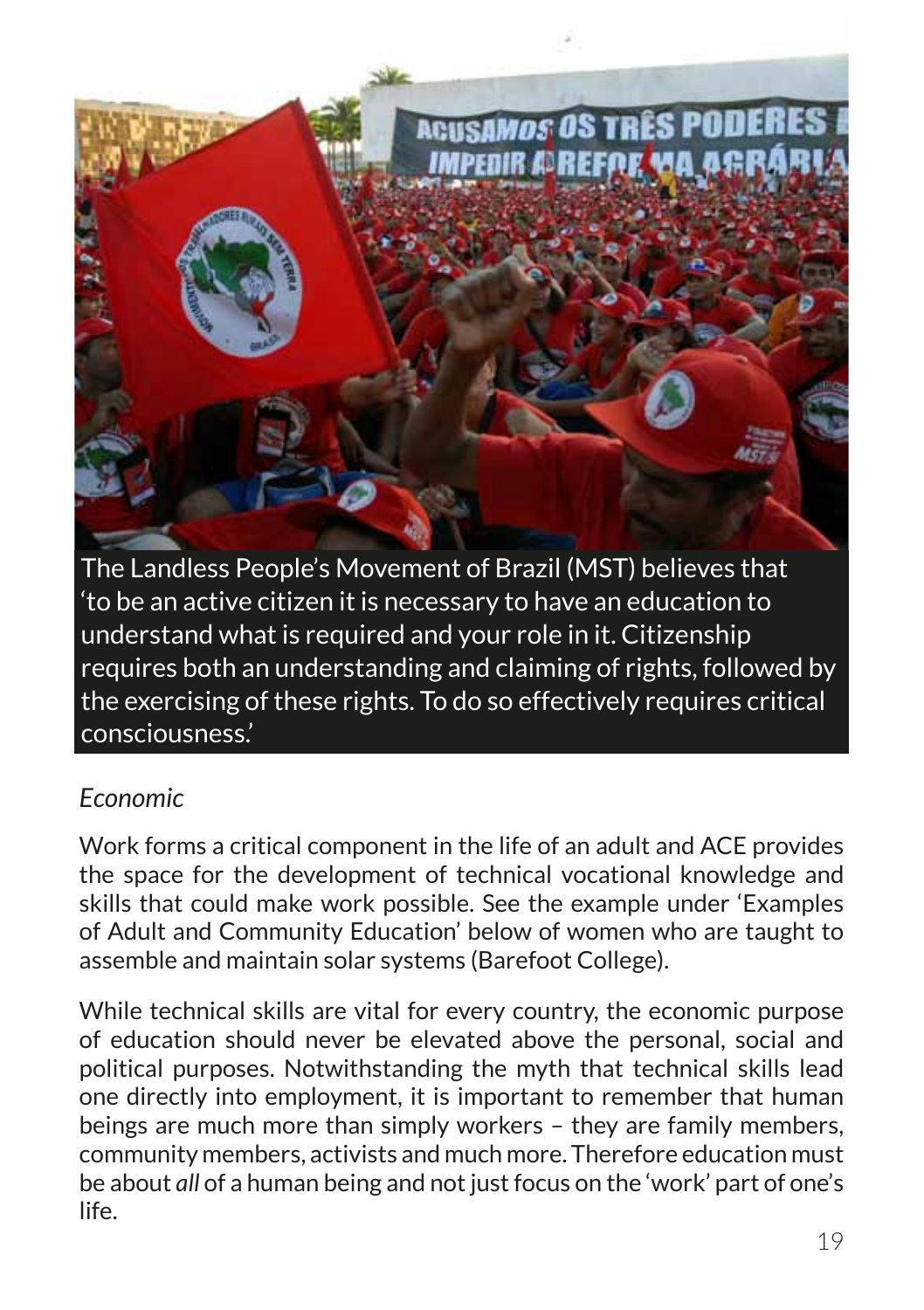## **Examples of Adult and Community Education**

*Communities understand and know their values and context best and therefore have to be the designers and active participants in their education. Many adults have been denied education and therefore need this human experience of sharing views and developing insights into themselves and the world.*

(Workshop participant — Centre for Integrated Post-school Education and Training, NMMU, 3 May 2013)

### **Intellectual Debate while Shackled**

### *Robben Island University*

In the 1960s on Robben Island, in a barren lime quarry, a group of political prisoners established a 'university' in the 1960s. This university was a space of great intellectual debate. It became known as the Robben Island University. The prisoners lectured, listened and debated as they worked with their picks and spades and in communal cells. They were

able to lecture on their different areas of expertise and debate many topics despite the wardens' watchful eyes close-by. Neville Alexander recalled: "We taught one another what we knew, discovering each other's resourcefulness. We also learned how people with little or no formal education could not only



themselves participate in education programmes but actually teach others a range of different insights and skills. The 'University of Robben Island' was one of the best universities in the country. It also showed me that you don't need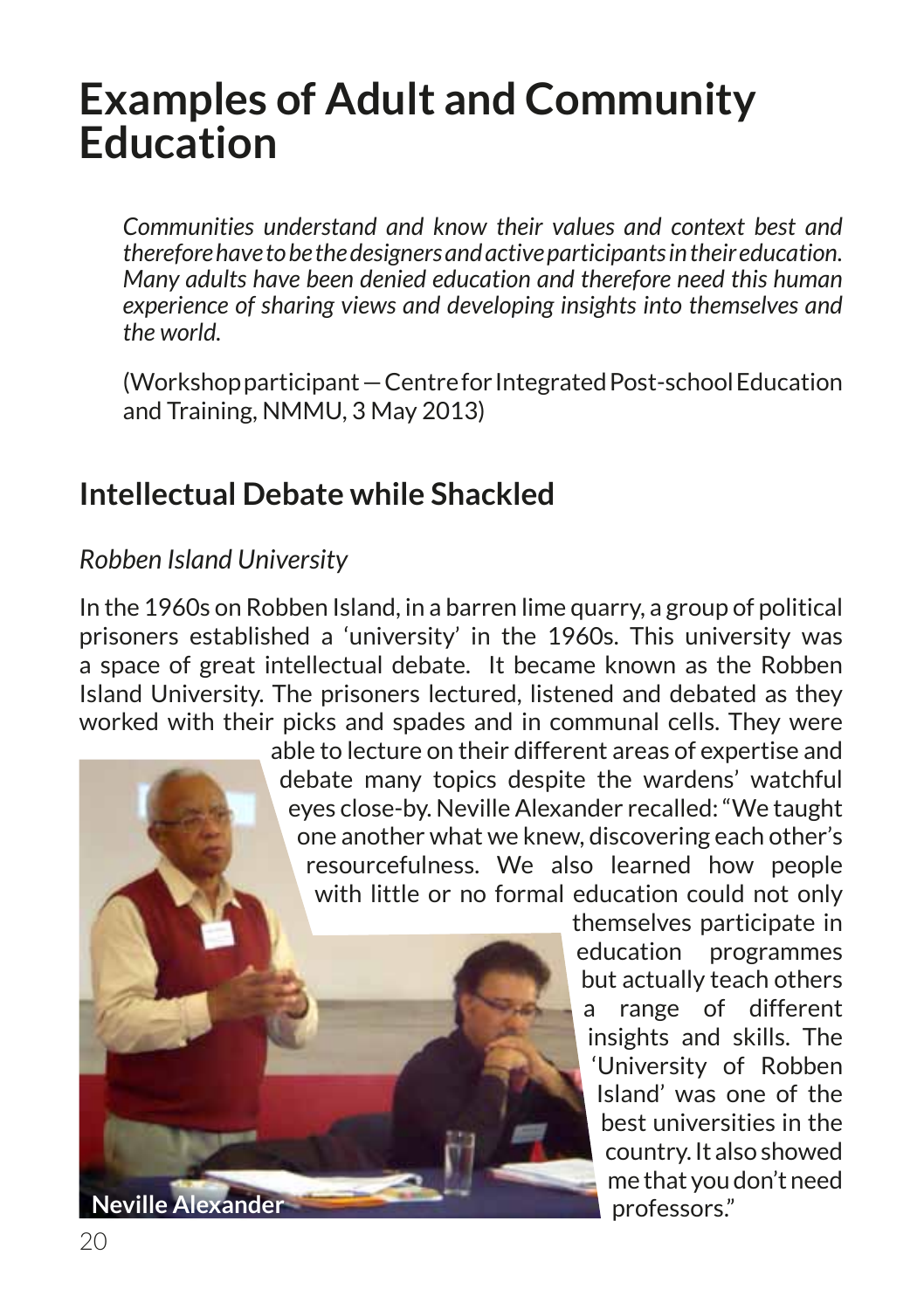## **Learning through Occupation/s**

### *Barefoot College*

The Barefoot College in India trains semi-literate and illiterate women to assemble, install, repair and maintain solar systems. Women are chosen by their village and undergo six months of training at Barefoot College. Here they share basic knowledge and are given intense hands-on practical training. They then return to their communities to install solar systems in each house in the village. Each family pays a monthly contribution for them to repair and maintain the units. Not only are these women contributing to saving the environment by reducing carbon emission and not cutting trees, they are also providing an example of a *self-reliant solution* within a poor village.

## **Learning through Livelihoods**

### *Gezubuso, Trust Feed and Richmond*

Three *Pietermaritzburg Agency for Community Social Action* (PACSA) community partner groups working on livelihoods (Gezubuso, Trust Feed and Richmond) hosted two women emerging farmers, Ms. Ndwandwe and Mrs Mfekayi, from the Zimele project in Mtubatuba, northern KwaZulu-Natal, for four days of sharing experiences, expertise and peer mentorship. The aim of the exchange was for the Mtubatuba women to demonstrate agro-ecological methods of farming and provide advice and training on how to preserve seeds for the next planting season. Preserving seeds (seed banks) provides a level of sustainability to groups engaged in farming but also contributes to greater biodiversity.

The Zimele project members also shared their experiences in accessing markets as they have for over two years been able to supply their vegetables to well-known retailers in Mtubatuba town.

PACSA and Biowatch have for many years had a close organisational relationship originally focused on the common struggle against GMOs and have recently also connected in the area of food sovereignty. This relationship has now made it possible for our community partners to connect and provide peer support and mentorship.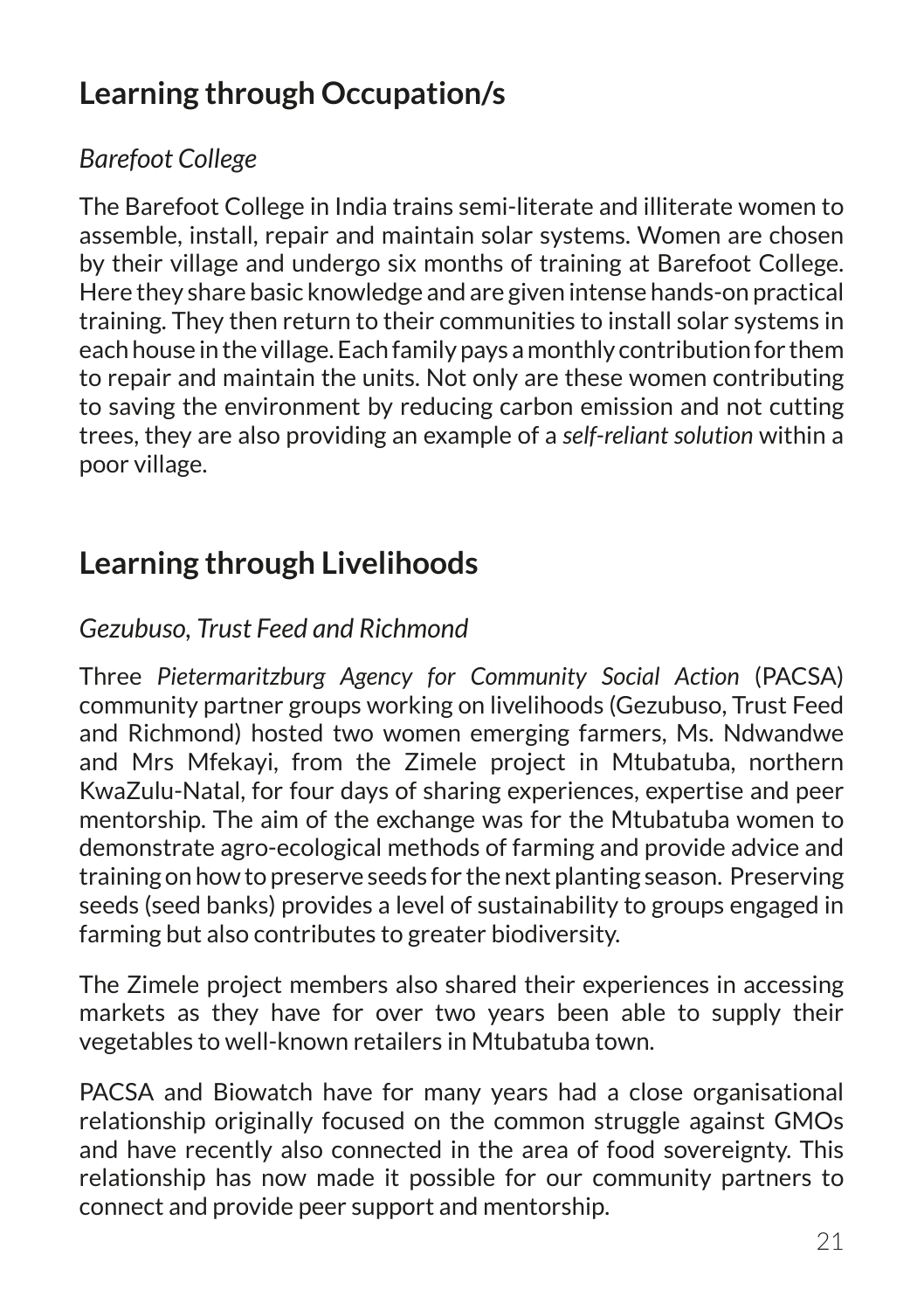## **Learning in a Social Movement**

*Abahlali baseMjondolo* 



This shack dwellers movement's immediate goals are land and housing, however it sees its politics as going beyond this.

*Our struggle is thought in action and it is thought from the ground at the University of Abahlali baseMjondolo. We define ourselves and our struggle.* (S'bu Zikode, October 2006)

## **Learning in a Free Space**

*Social Centres*

A social centre is an autonomous community space used for a range of activities. Some people draw a distinction between a 'social centre' and a 'community centre' by claiming that a community centre is any centre of 'public' activity which may be sanctioned by the state, a government department, private interests or a large NGO, while a social centre is a 'radical autonomous space'. In a social centre, what is offered is determined by both the needs of the community in which the social centre is based and the skills which the participants have to offer. It is a 'free space'.

The Glasgow Social Centre in Ireland, an example of a social centre, says of itself:

*We aim to create a safe and healthy space, open to all members of the community, that will operate as a hub for a variety of community and social groups in Glasgow. Working on principles of mutual aid, solidarity and co-operation, we strive to provide a space which promotes and educates around issues of environmental and social justice.*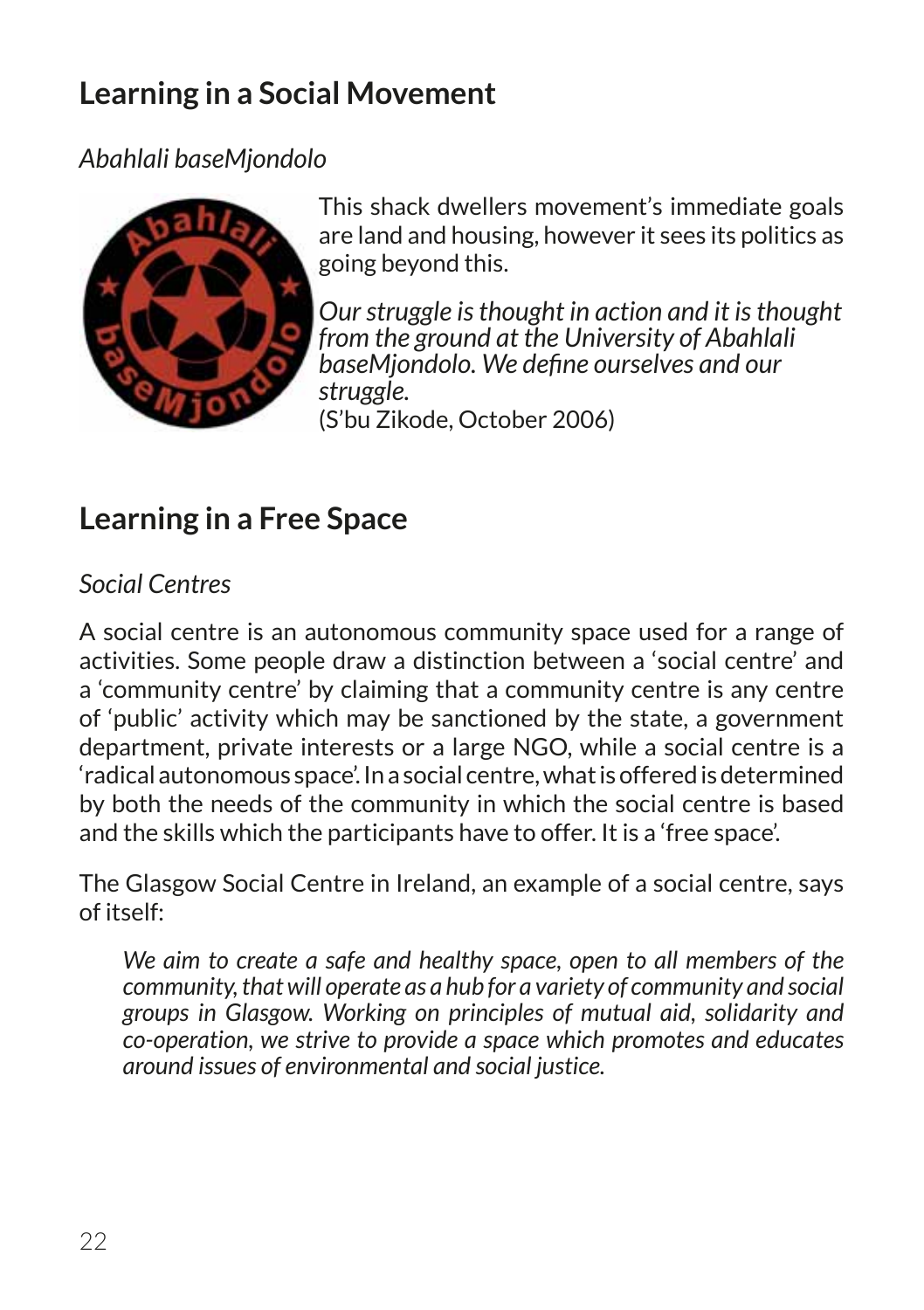## **Other ways of learning**



Joan Wink describes a mariachi guitar player in the following way:

*He carried the entire history of the Mexican revolution in his head, and he could sing and play it. After taking lessons from him, I learned the difference between orate and literate communities.*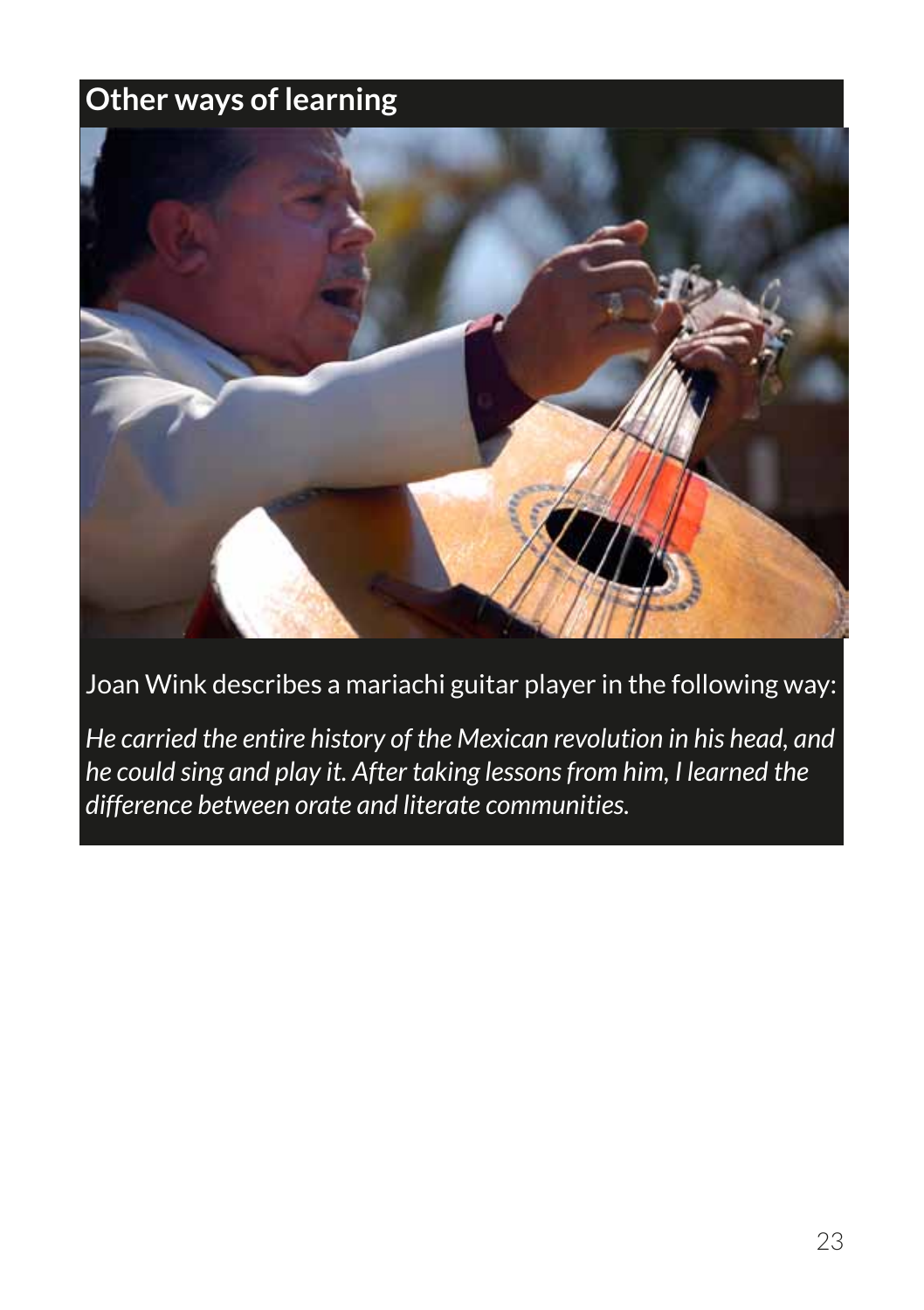## **Community Education and Training Centres**



## *Making the dream possible*

*Hope is a natural, possible, and necessary impetus in the context of our unfinishedness.*

(Freire, Pedagogy of Freedom)

The Green Paper on Post-school Education and Training (2012) proposes the concept of Community Education and Training Centres (CETCs). These will be different to the present PALCs. PALCs are generally housed in schools and ABET is generally taught by school teachers to adult learners. The curriculum is formalised, compartmentalised and subject-based and is very similar to what is taught at schools. The Departmental Task Team made various proposals including that CETCs should be satellites of Community Colleges and that the focus on 'community' should be as much a matter of location (easy access) as a matter of orientation, locating this sphere of adult and youth education in communities with strong links to communities in their varied forms, to NGOs and CBOs, to local government and to the local economy.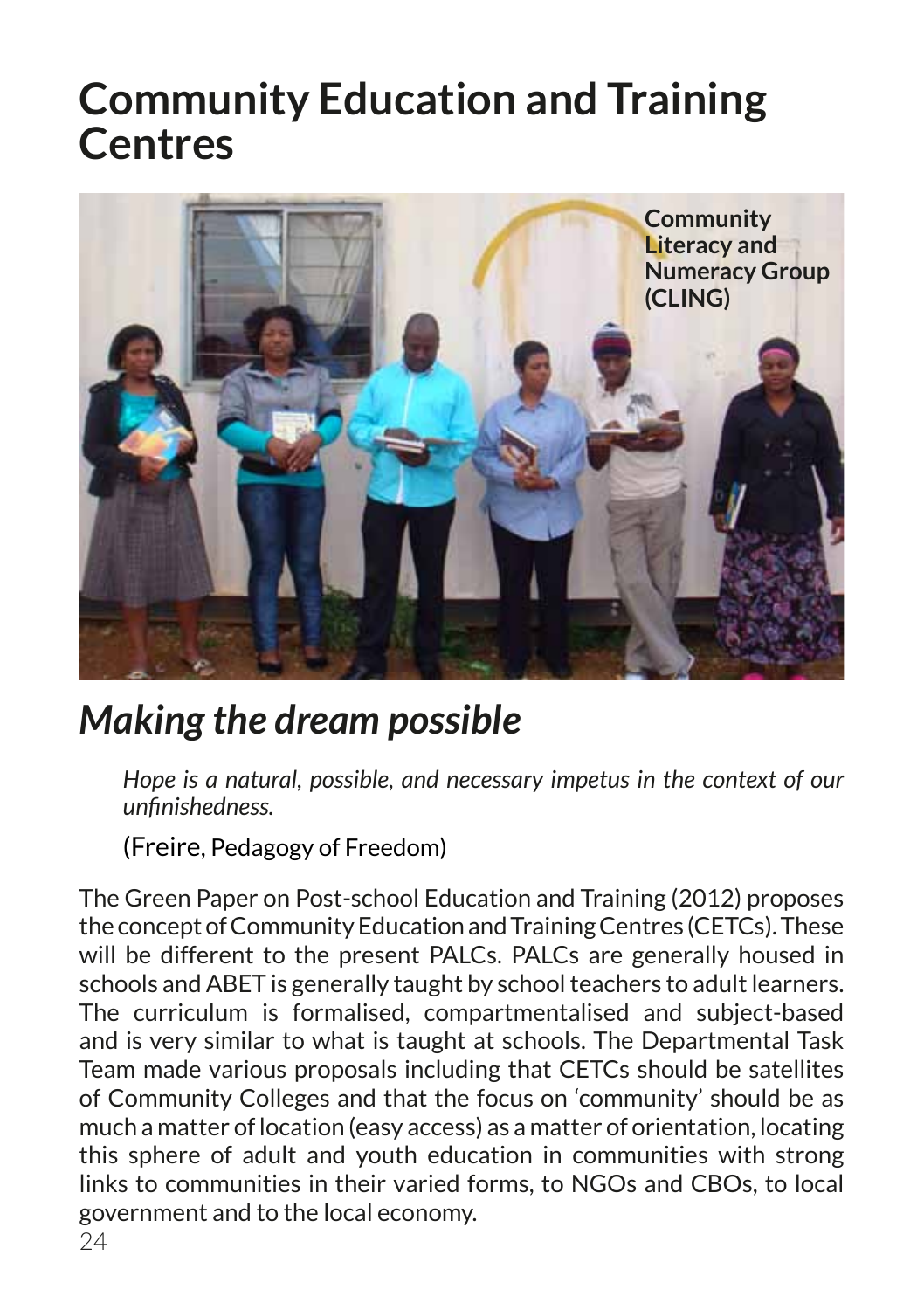The concept of CETCs is to make them 'centres of and for the community' – they should be community-driven institutions and the staff employed at a CETC should be drawn from the community in which it is located. CETCs could offer employment opportunities to unemployed youth and adults who are provided with appropriate training to run such a centre. The youth and adults should also be offered an opportunity to play a role in the governance of CETCs. For instance, the programmes offered by CETCs should be determined by a CETC Governing Body that privileges the needs of its community.

The CETCs will be more responsive to the education and training needs of both urban and rural communities – education should be developed in response to community priorities identified *with* people rather than for them and with a commitment to allow genuine alternative and democratic agendas to emerge at the local level. What is taught and learnt will be a combination of *career* and *citizenship* education and be based on the principles of democratic learning.

It has been proposed that a framework should accommodate various models for CETCs as opposed to a singular model, as a singular model is unlikely to respond effectively to communities that are multi-faceted and heterogeneous. Some CETCs, especially in rural contexts, should serve as multi-purpose centres where adults and youth have access to different kinds of support (i.e. information, counselling, libraries, etc.). Depending on the contextual circumstances, CETCs could also be a site for technical and vocational education and training (focusing on, for example, socially useful economic activities); provide a space for training of adult educators and community workers; and/or simply act as a space for various forms of non-formal education programmes.

The proposal for CETCs programmes is that they would be locally sited, integrated and issue-based and would respond to the various purposes of education (personal development, community development, sociopolitical participation and economic development). The curricula would be available as both formal and non-formal programmes. Communityspecific curricula would be available to adults and youth. The communityspecific curricula may differ from one context to another because they would reflect the immediate problems, issues, needs and wants of a community. The community-specific curricula would also be supported by well designed and written materials. In addition to this, CETCs should also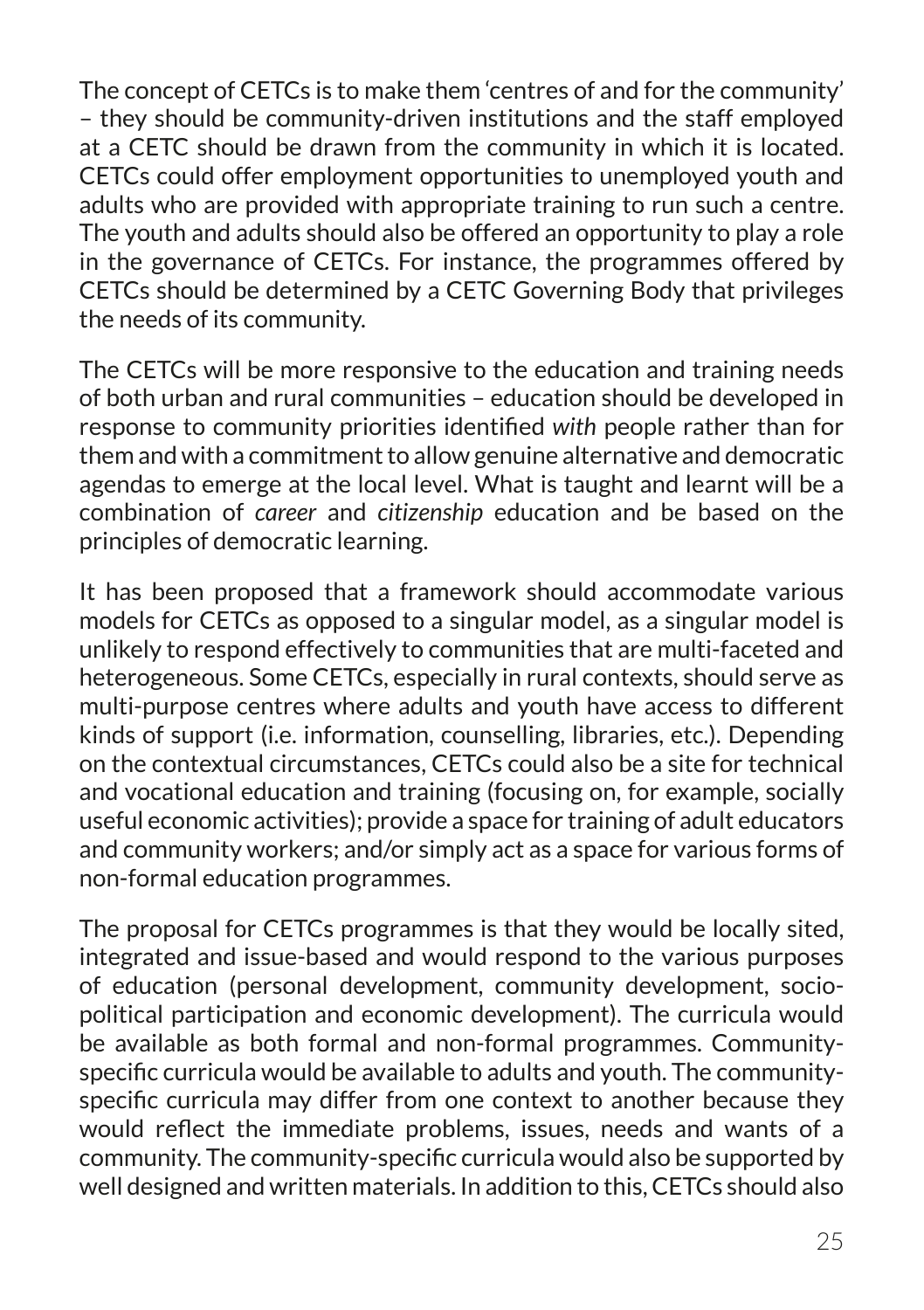offer a variety of short courses as determined by the communities in which they are located. Adults and youth would be encouraged to participate in community development projects in response to community issues and problems. CETCs should mobilise all forms of education into the service of the community by drawing from a variety of networks (relationships), for example CBOs and NGOs that exist within, but not limited to, the community in which it is located. All deterrents and barriers to learning including physical, structural and situational barriers that often hinder participation will need to be urgently addressed.

 (Adapted from the Report of the Task Team on Community Education and Training Centres (CETCs), 2013)

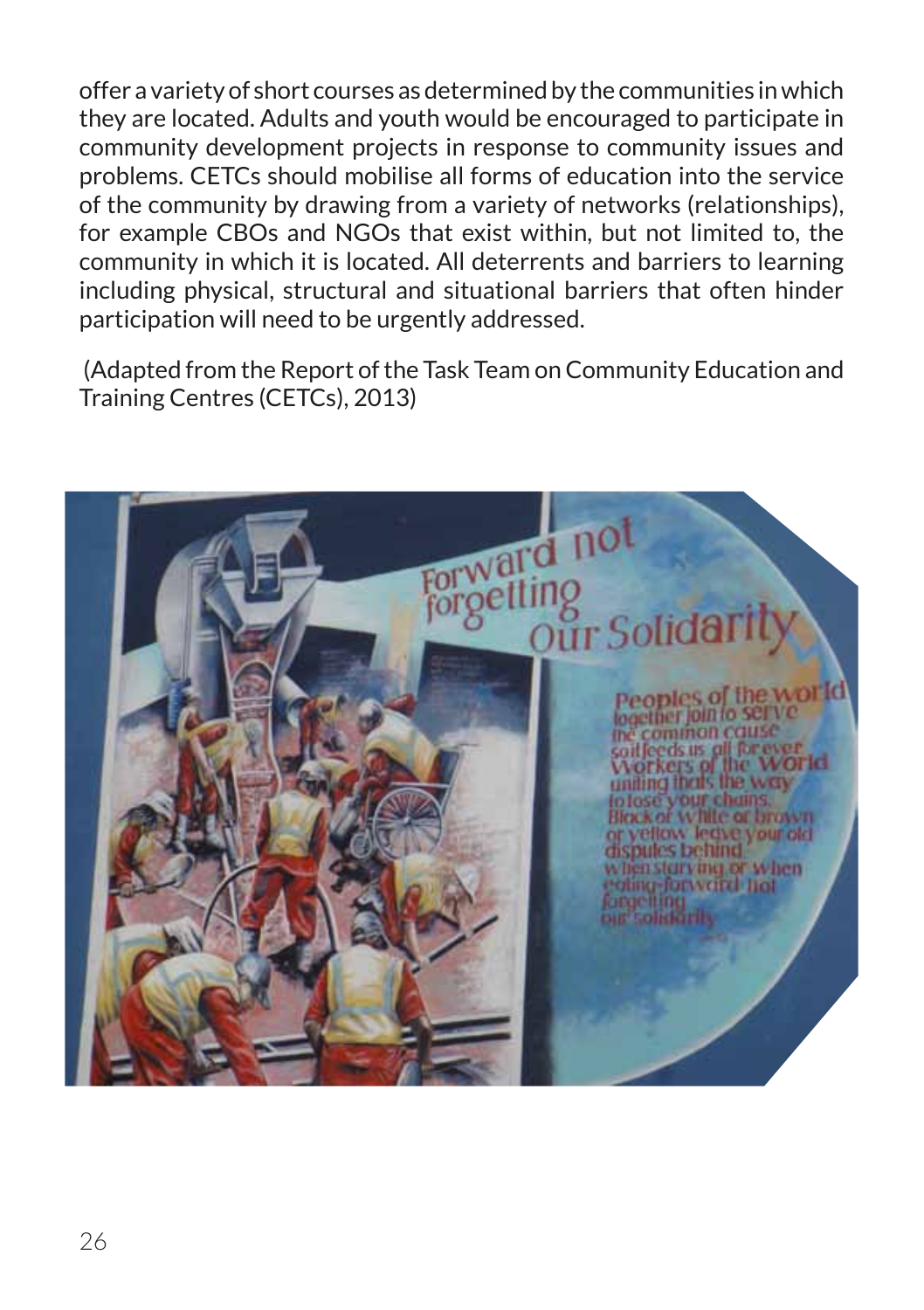## **Community Organising and Mobilisation**

In order to have meaningful and effective ACE, there must be community mobilisation and organisation. If ACE is to be participatory, community members and groups need to come together to identify needs, develop plans and monitor and evaluate activities in a participatory and sustained way.

Community *mobilisation* and *organising* are about rallying and uniting community members in order to work together as a group with a view to bring about *change*. Solving of issues and problems and improving lives requires the active participation of those most affected by the issues and problems.

There is more power and more 'voice' in a group, than individually  $$ organising is about getting together to work for the common good  $-$  it is anti-individual.

A community participatory action research (CPAR) approach can ensure *maximum participation* when establishing CETCs. PAR challenges and changes who researches and who are 'the researched'; who holds the knowledge and power; who constructs the research questions; who designs the methods; who interprets and analyses. CPAR recognises the ability to do research on one's social surround and should be considered a basic human right — the right to research; or the right to the tools through which any citizen can systematically increase that stock of knowledge which they consider most vital to their survival as human beings and to their claims as citizens.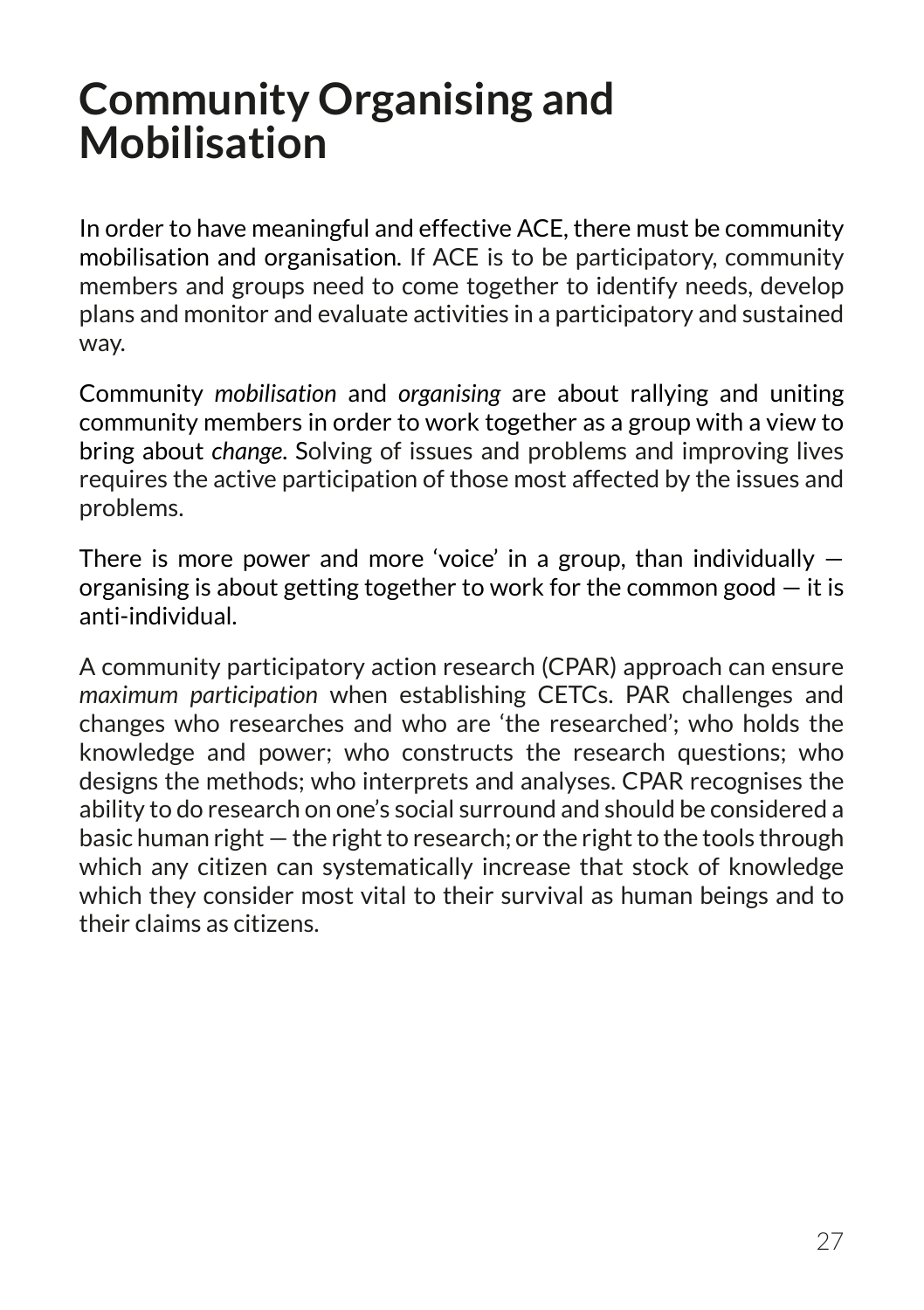## **Towards Quality Adult and Community Education**

The following is adapted from *A Bill of Rights for the Adult Learner* from 'Coalition of Adult Education Organisations, Adult Learning':

Every person should have:

- $\bullet$  the right to learn, no matter her or his age, sex, race, financial circumstances, etc
- access to relevant learning opportunities throughout her or his life
- the right to financial aid, if needed
- the right to a learning environment suitable for adults which includes appropriate instructional materials, media and facilities
- the right to have relevant prior learning evaluated and, when appropriate, recognised for academic credit
- the right to participate or be appropriately represented in planning or selecting learning activities in which she or he is engaged
- the right to be taught by qualified and competent educators who have appropriate qualifications, as well as knowledge and skills relating to the instructional needs of adults
- the right to academic support resources
- the right to dependant care and related structures of social support.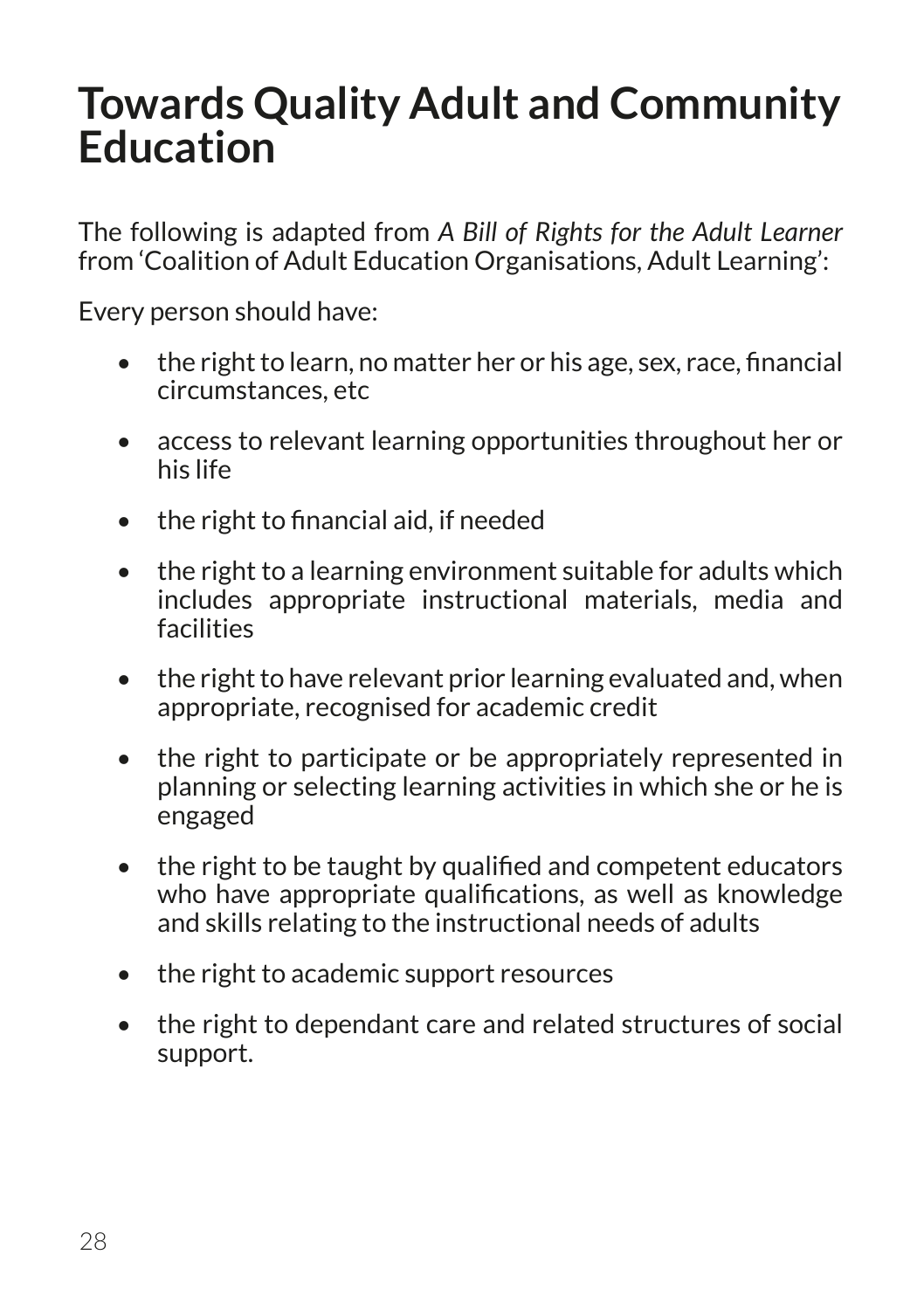## **Useful Contacts**

### **Adult Learning Network**

Phone: 021 761 0678 / 016 341 2905 E-mail: aln.manager@telkomsa.net mokonane@yahoo.com

#### **Centre for Education Rights and Transformation (CERT)**

Phone: 011 559 1148 E-mail: charlenes@uj.ac.za

## **Centre for Integrated Post-school**

**Education and Training (CIPSET)** Phone:041 504 3924 E-mail:Adelah.Jeftha@nmmu.ac.za

### **COMBOCO**

Phone: 072 445 5730 E-mail: Comboco@webmail.co.za

### **Family Literacy Project (FLP)**

Phone: 082 374 2276 E-mail: stefanola@telkomsa.net

### **Initiative for Participatory Development (IPD)** Phone: 043 760 2110 E-mail: ipd@telkomsa.net

**Is'baya Trust** Phone: 021 851 9698 E-mail: peter@isbaya.org

#### **Kha Ri Gude Mass Literacy Campaign (Department of Basic Education)** Phone: 012 357 3802/3815 E-mail: ramarumo.m@dbe.gov.za

### **Khanyisel'Abantu (Adult Learning Forum)** Phone: 021 447 4828/98

E-mail: alforum@mweb.co.za

#### **Learn with Echo**

Phone: 033 260 5071 E-mail: arbucklek@ukzn.ac.za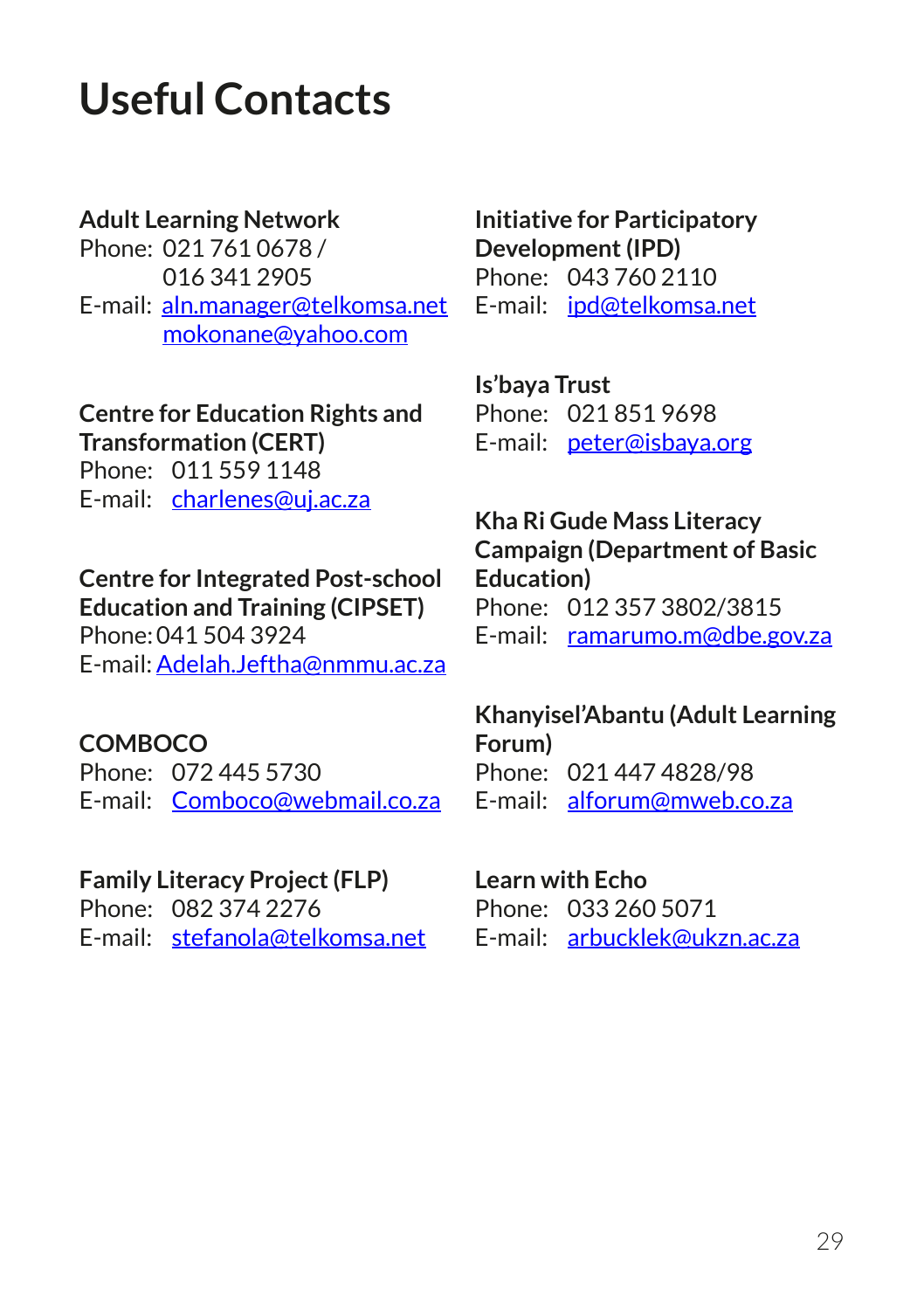### **Operation Upgrade**

Phone:031 579 4343 E-mail: vasu@operationupgrade.org.za

#### **New Readers Publishers (NRP)**

Phone: 031 260 2568/2374 E-mail: nrp@ukzn.ac.za

#### **Philisa Abafazi Bethu**

Phone: 021 701 4717 E-mail: philisa.abafazi@gmail.com

#### **Popular Education Programme (PEP)**

Phone: 021 447 4828/98 E-mail: e.christians@dvv-international.co.za

### **Project Literacy**

Phone: 012 323 3447 E-mail: info@projectliteracy.org.za

**South Africa Reflect Network (SARN)** Phone: 071 679 9752 Email: Yoemna.Saint@sareflect.org

### **SHARE Adult Learning and Development** Phone: 021 8511427

E-mail: abeshare@iafrica.org

**Tembaletu Trust** Phone: 033 394 7807 E-mail: general@tembaletu.co.za

#### **The Umtapo Centre**

Phone: 031 309 3350 E-mail: info@umtapocentre.org. za

#### **The Women's Circle**  Phone: 079 260 3131

E-mail: twc@telkomsa.net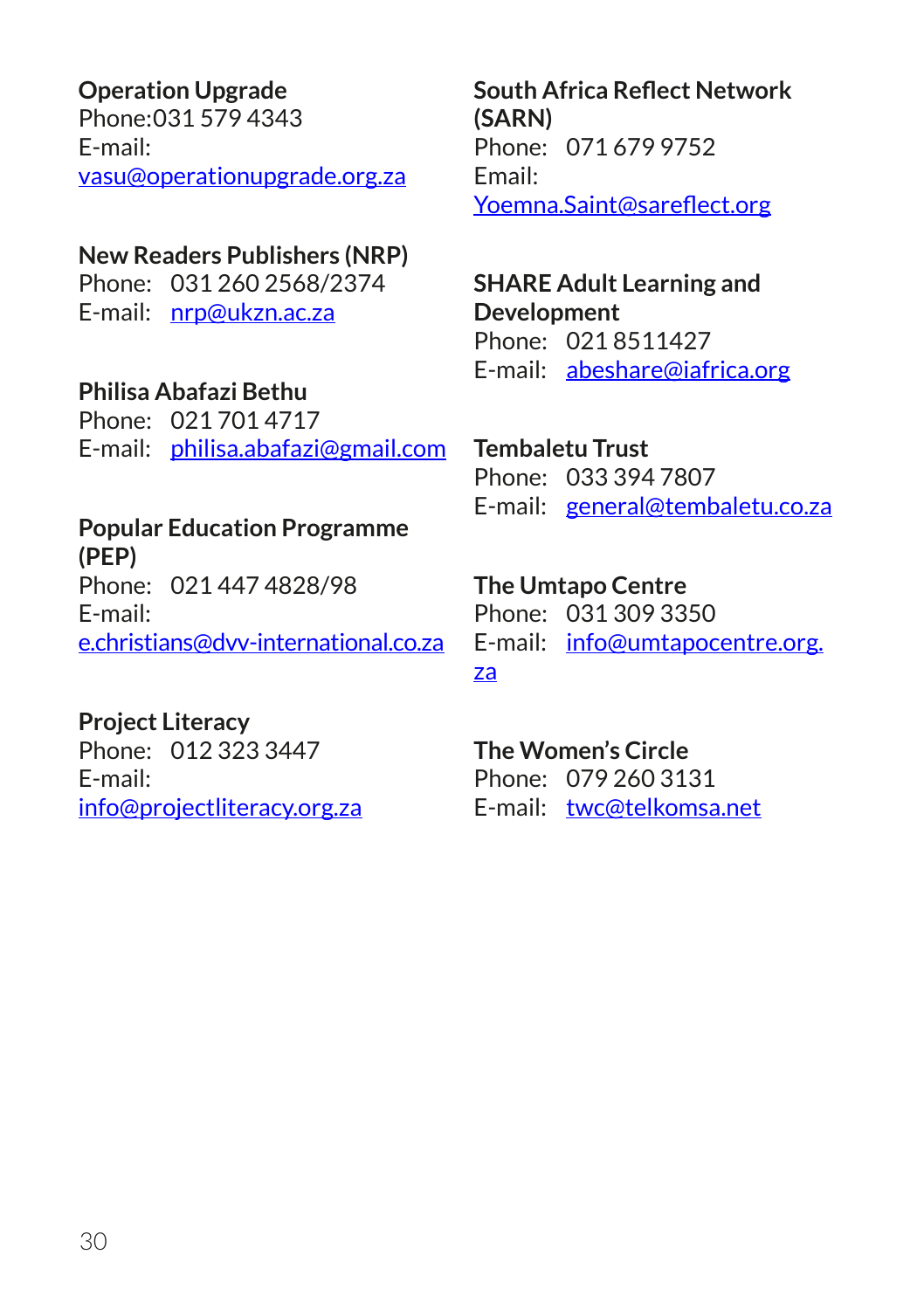| I                   |
|---------------------|
|                     |
|                     |
|                     |
|                     |
|                     |
|                     |
|                     |
|                     |
| .<br>או או או אי    |
|                     |
|                     |
| י באוויראוויראווירא |
|                     |
|                     |
|                     |
|                     |
|                     |
|                     |
|                     |
| )<br>3<br>7         |
|                     |
| )<br>S              |
|                     |
|                     |
|                     |
| -<br>-<br>-<br>-    |
|                     |
|                     |
|                     |
| ۱                   |
|                     |
|                     |
|                     |
| י<br>1              |
|                     |
|                     |
|                     |
|                     |
|                     |
|                     |
|                     |
| $\frac{1}{2}$       |
|                     |
|                     |
|                     |
| Ì<br>ı              |
|                     |

Provincial AET Officials Provincial AET Officials

| Official                      | <b>Designation</b>                           | Province   | $\overline{e}$ | Email                                                     |
|-------------------------------|----------------------------------------------|------------|----------------|-----------------------------------------------------------|
| Ms Z. Mgoduka                 | Chief Education   Eastern Cape<br>Specialist |            |                | 040 608 4024   <u>ntombomzi mgoduka@edu.ecprov.gov.za</u> |
| Mrs Mabote                    | Director                                     | Free State |                | 051 404 8856   <u>zandile@edu.fs.gov.za</u>               |
| Ms T. Masondo                 | Director                                     | Gauteng    |                | 011 355 0753   Thandeka Masondo@gauteng.gov.za            |
| Ms J. Naidoo                  | Director                                     | KZN        |                | 033 341 8506   khanyisile.ndlovu@kzndoe.gov.za            |
| Mantshiu<br>Ms S.R.           | Director                                     | Limpopo    |                | 015 291 2564   mantshiusr@edu.limpopo.gov.za              |
| Molemane<br>M <sub>S</sub> N. | Chief Education   Mpumalanga<br>Specialist   |            |                | 013 766 5370 n.molemane@mpu.gov.za                        |
| Mr R. Phillips                | Chief Education Northern<br>Specialist       | Cape       |                | 053 839 6349   phillips.sgr@gmail.com                     |
| Ms J. Mekgoe                  | Director                                     | North West |                | 018 389 8130   <u>imekgoe@nwpg.gov.za</u>                 |
| Mr A. Damon                   | Chief Education   Western<br>Specialist      | Cape       |                | 021 467 2606   adamon@pgwc.gov.za                         |